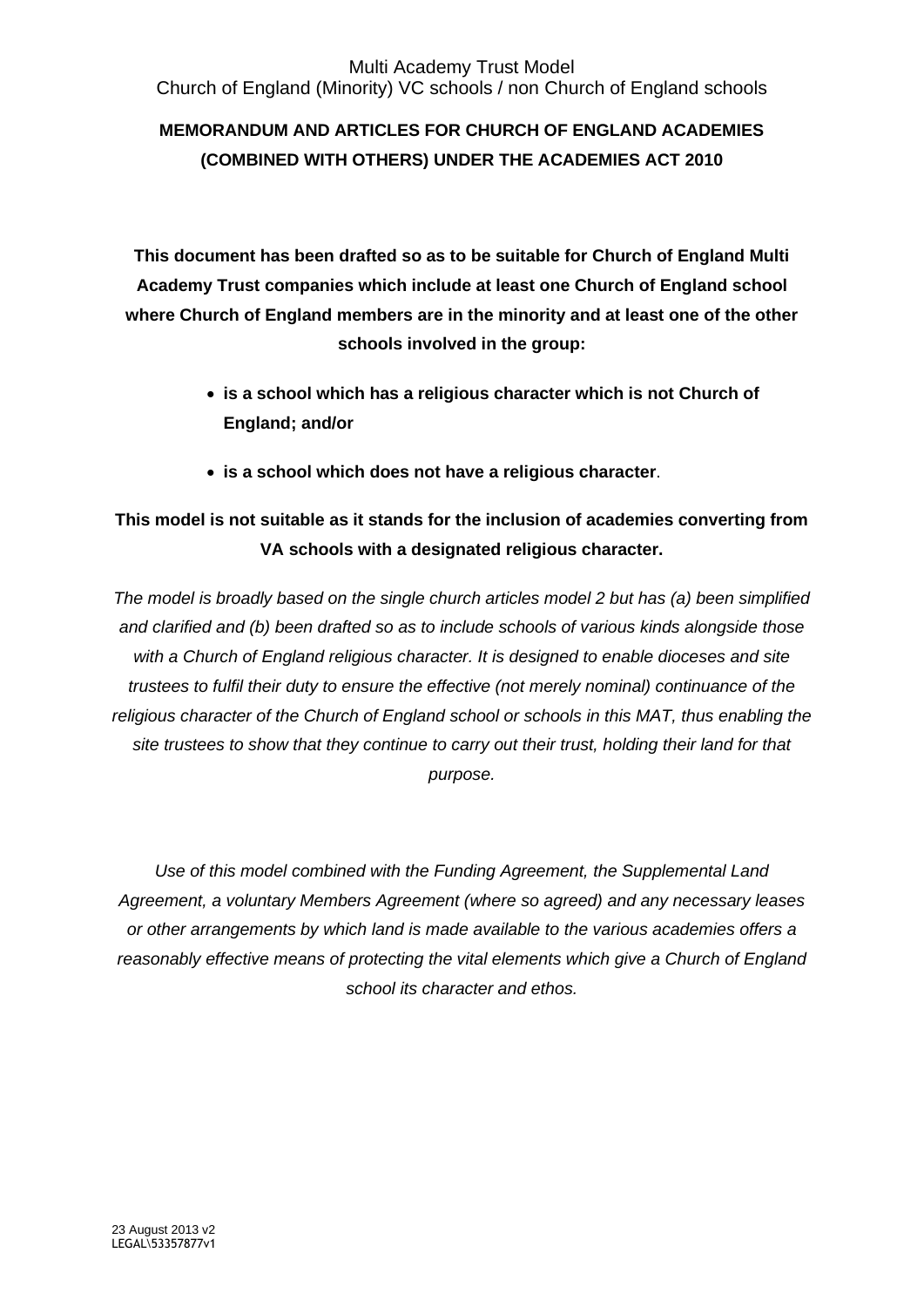**THE COMPANIES ACT 2006**

## **A COMPANY LIMITED BY GUARANTEE**

## **ARTICLES OF ASSOCIATION**

**OF**

## **TRUSTED SCHOOLS' PARTNERSHIP**

**COMPANY NUMBER: 09617166**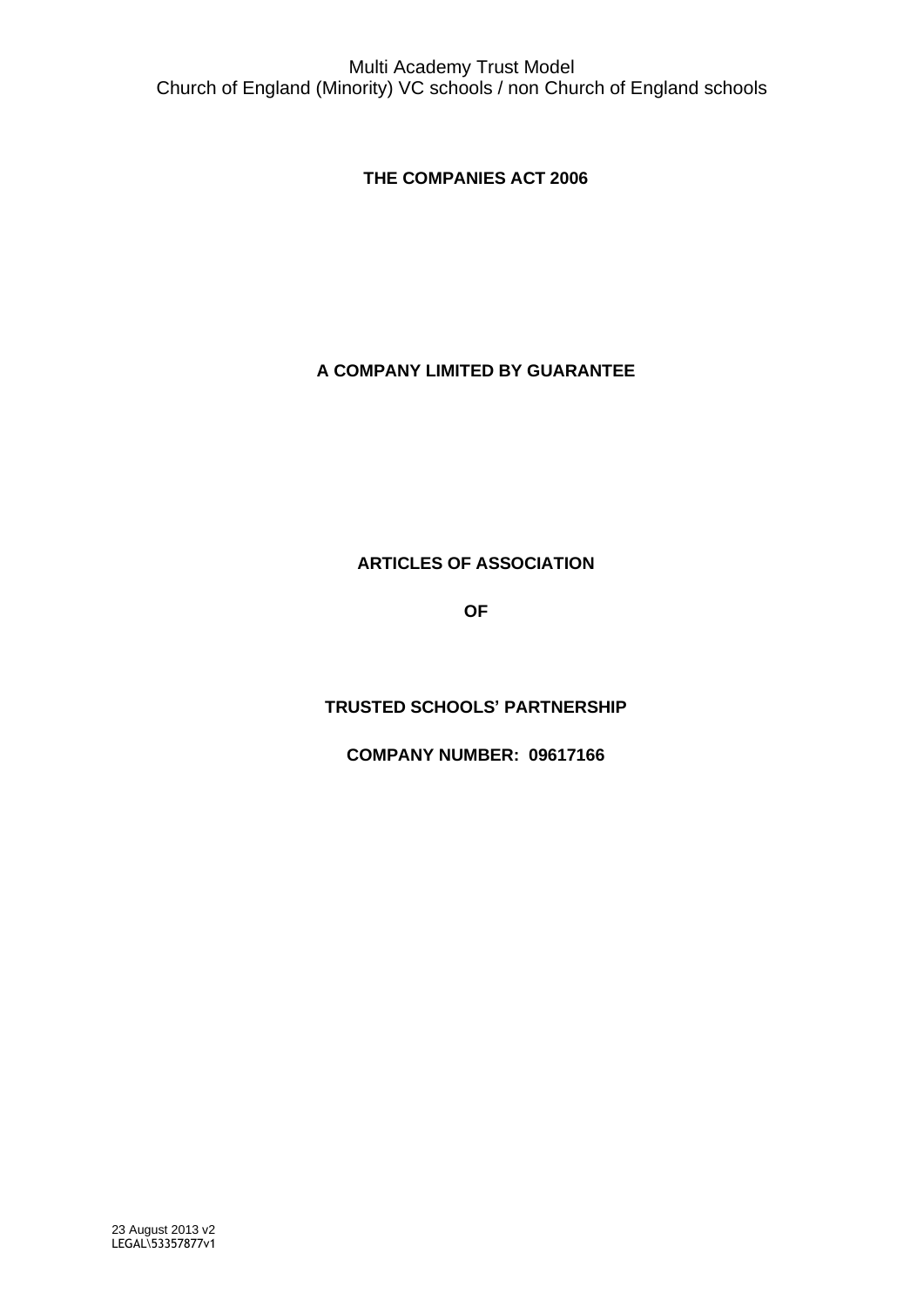## Multi Academy Trust Model Church of England (Minority) VC schools / non Church of England schools

## **THE COMPANIES ACT 2006**

#### **COMPANY LIMITED BY GUARANTEE**

#### **ARTICLES OF ASSOCIATION**

**OF**

#### **TRUSTED SCHOOLS' PARTNERSHIP**

#### **INTERPRETATION**

- 1. In these Articles:-
	- (a) "the Academies" means all the schools referred to in Article 4 and established by the Company (and "Academy" shall mean any one of those schools);
	- (b) "Academy Financial Year" means the academic year from 1st of September to 31<sup>st</sup> of August of the following year;
	- (c) "Advisory Bodies" means any advisory bodies established pursuant to Article 100;
	- (d) "the Articles" means these Articles of Association of the Company;
	- (e) "Chief Executive Officer" means such person as may be appointed by the Directors as the Chief Executive Officer of the Company;
	- (f) "Chief Inspector" means Her Majesty's Chief Inspector of Education, Children's Services and Skills or his successor;
	- (g) "clear days" in relation to the period of a notice means the period excluding the day when the notice is given or deemed to be given and the day on which it is given or on which it is to take effect;
	- (h) "Clerk" means the clerk to the Directors or any other person appointed to perform the duties of the clerk to the Directors, including a joint, assistant or deputy clerk;
	- (i) "the Company" means, save as otherwise defined at Article 6.9, the company intended to be regulated by these Articles and referred to in Article 2;
	- (j) "DHET" means the Diocese of Hereford Educational Trust (Company No. 07779010);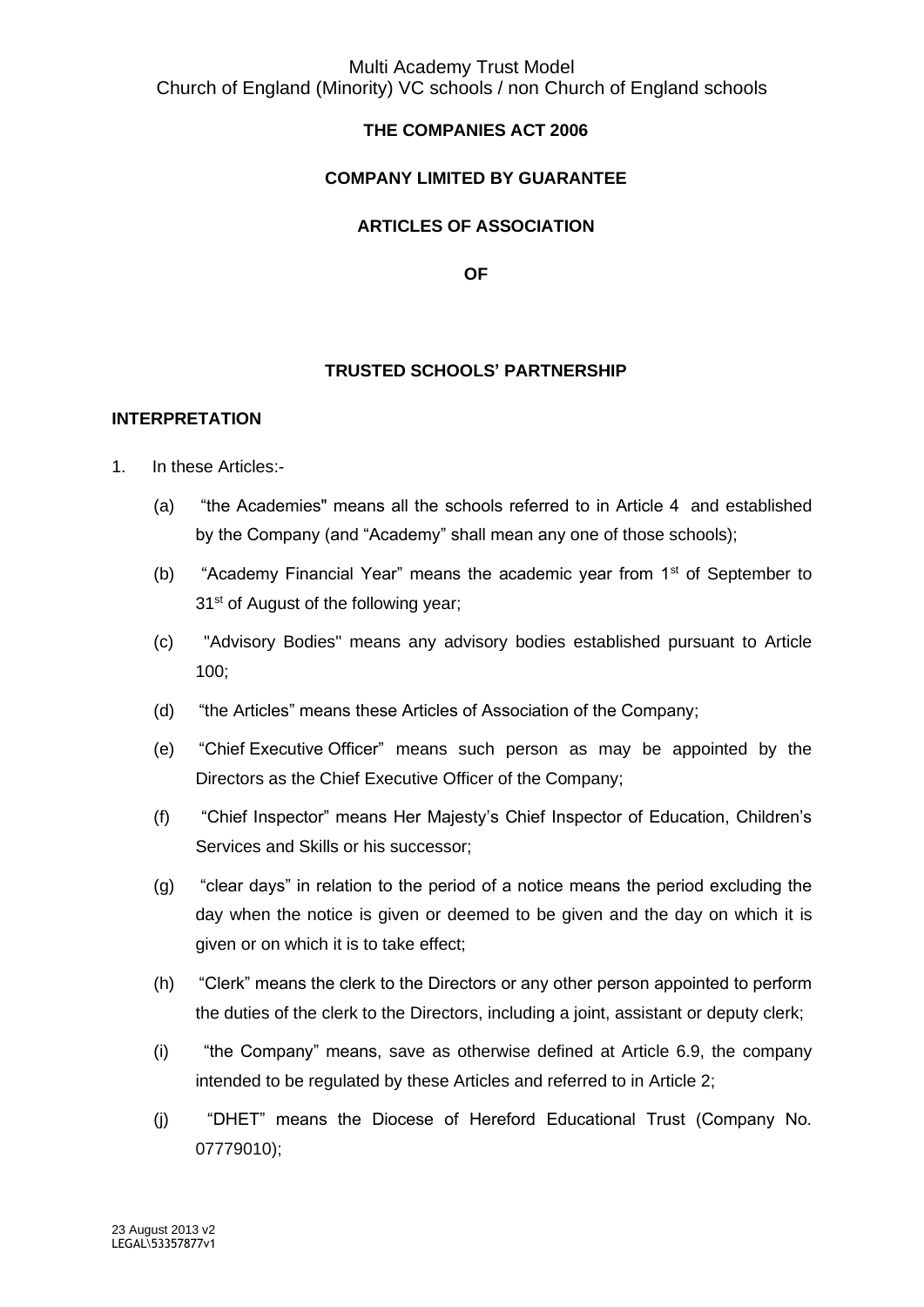Church of England (Minority) VC schools / non Church of England schools

- (k) "Diocese" means the Church of England diocese in which the Academies are situated;
- (l) "Diocesan Board of Education" means that body constituted under the Diocesan Boards of Education Measure 1991 for the Diocese and any successor body;
- (m) "Diocesan Director of Education" means the chief officer of the Diocesan Board of Education;
- (n) "the Directors" means, save as otherwise defined at Article 6.9, the directors of the Company (and "Director" means any one of those directors)
- (o)"Financial Expert" means an individual, company or firm who is authorised to give investment advice under the Financial Services and Markets Act 2000;
- (p) "Foundation Governors" means those Directors appointed under Article 50AA;
- (q) "Local Authority Associated Persons" means any person associated with any local authority within the meaning given in section 69 of the Local Government and Housing Act 1989;
- (r) "Local Governing Bodies" means the committees appointed pursuant to Articles 100-102 and 104 (and "Local Governing Body" means any one of these committees);
- (s)"Member" means a member of the Company and someone who as such is bound by the undertaking contained in Article 8;
- (t) "the Memorandum" means the Memorandum of Association of the Company;
- (u)"Office" means the registered office of the Company;
- (v) "Parent Directors" means the Directors elected or appointed pursuant to Articles 53 – 56 inclusive;
- (w) "Principals" means the head teachers of the Academies (and "Principal" means any one of these head teachers);
- (x) "Principal Regulator" means the body or person appointed as the Principal Regulator under the Charities Act 2011;
- (y)"Relevant Funding Agreements" means the agreement or agreements entered into by the Company and the Secretary of State under section 1 of the Academies Act 2010 for the establishment of each Academy, including any variation or supplemental agreements thereof;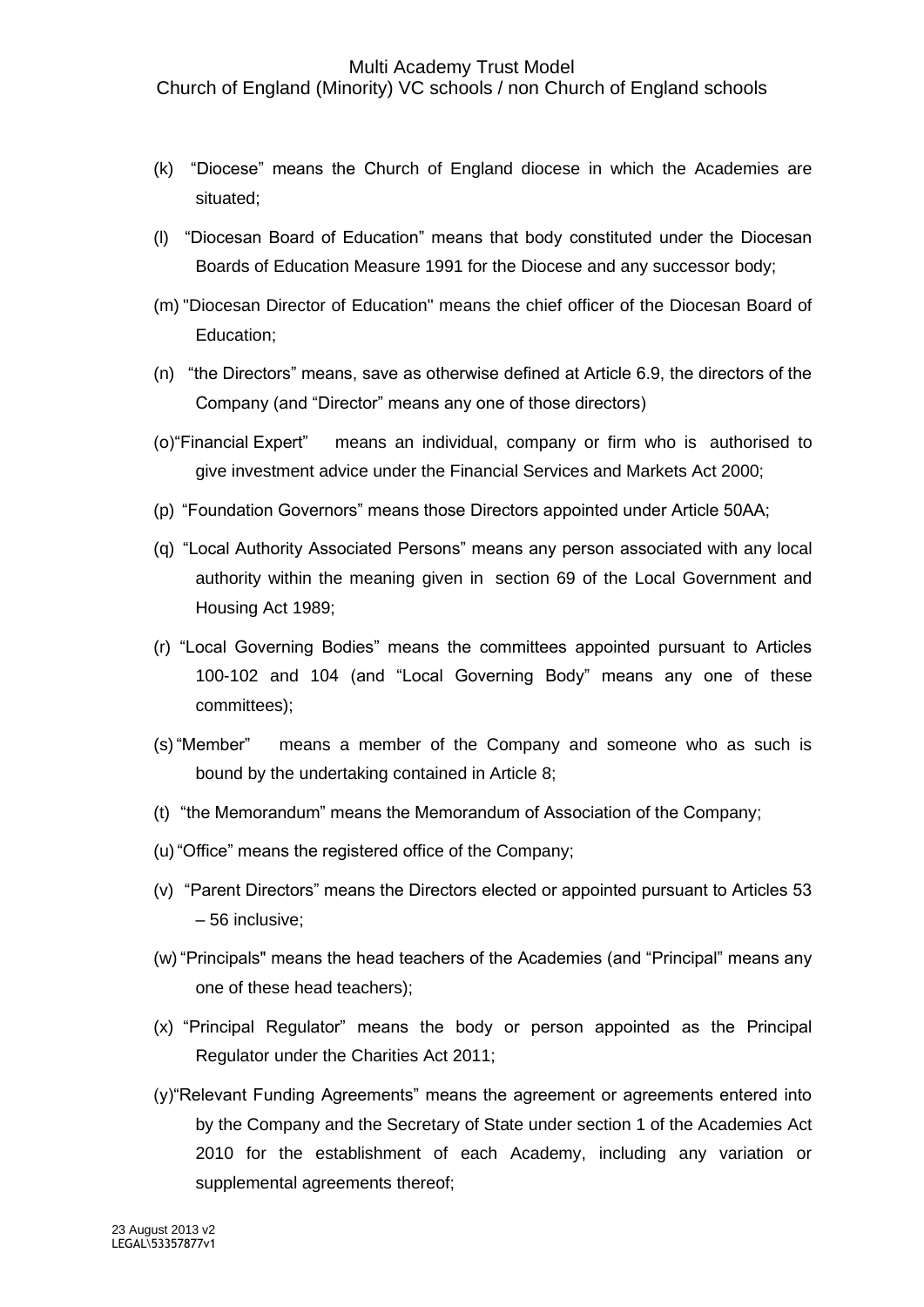Church of England (Minority) VC schools / non Church of England schools

- (z) "Reserved Teacher" has the same meaning given to the term "reserved teacher" in section 58(2) of the School Standards and Framework Act 1998 namely a teacher who is (i) selected for their fitness and competence to give religious education as is required in accordance with arrangements under paragraph 3(3 of Schedule 19 to that Act (arrangements for religious education in accordance with the Objects and the school's trust deed); and (ii) is specifically appointed to do so;
- (aa) "Scheme of Delegation" means an instrument of the Directors consistent with the Objects delegating such powers and functions of the Directors as they consider to be desirable to delegate to any Local Governing Body;
- (bb) "the seal" means the common seal of the Company if it has one;
- (cc)"Secretary of State" means the Secretary of State for Education or successor;
- (dd)Not used;
- (ee)"Teacher" means a person employed under a contract of employment or a contract for services or otherwise engaged to provide his services as a teacher at one or more Academies;
- (ff)"Trustees" means those trustees holding the site of any of the Academies and providing it to the Company for use and occupation by the relevant Academy;
- (gg)"the United Kingdom" means Great Britain and Northern Ireland;
- (hh) words importing the masculine gender only shall include the feminine gender. Words importing the singular number shall include the plural number, and vice versa;
- (ii)subject as aforesaid, words or expressions contained in these Articles shall, unless the context requires otherwise, bear the same meaning as in the Companies Act 2006, as appropriate;
- (jj)any reference to a statute or statutory provision or measure shall include any statute or statutory provision or measure which replaces or supersedes such statute or statutory provision or measure including any modification or amendment thereto.
- 2. The Company's name is TrustEd Schools' Partnership (and in this document it is called "**the Company**").
- 3. The Company's registered office is to be situated in England and Wales.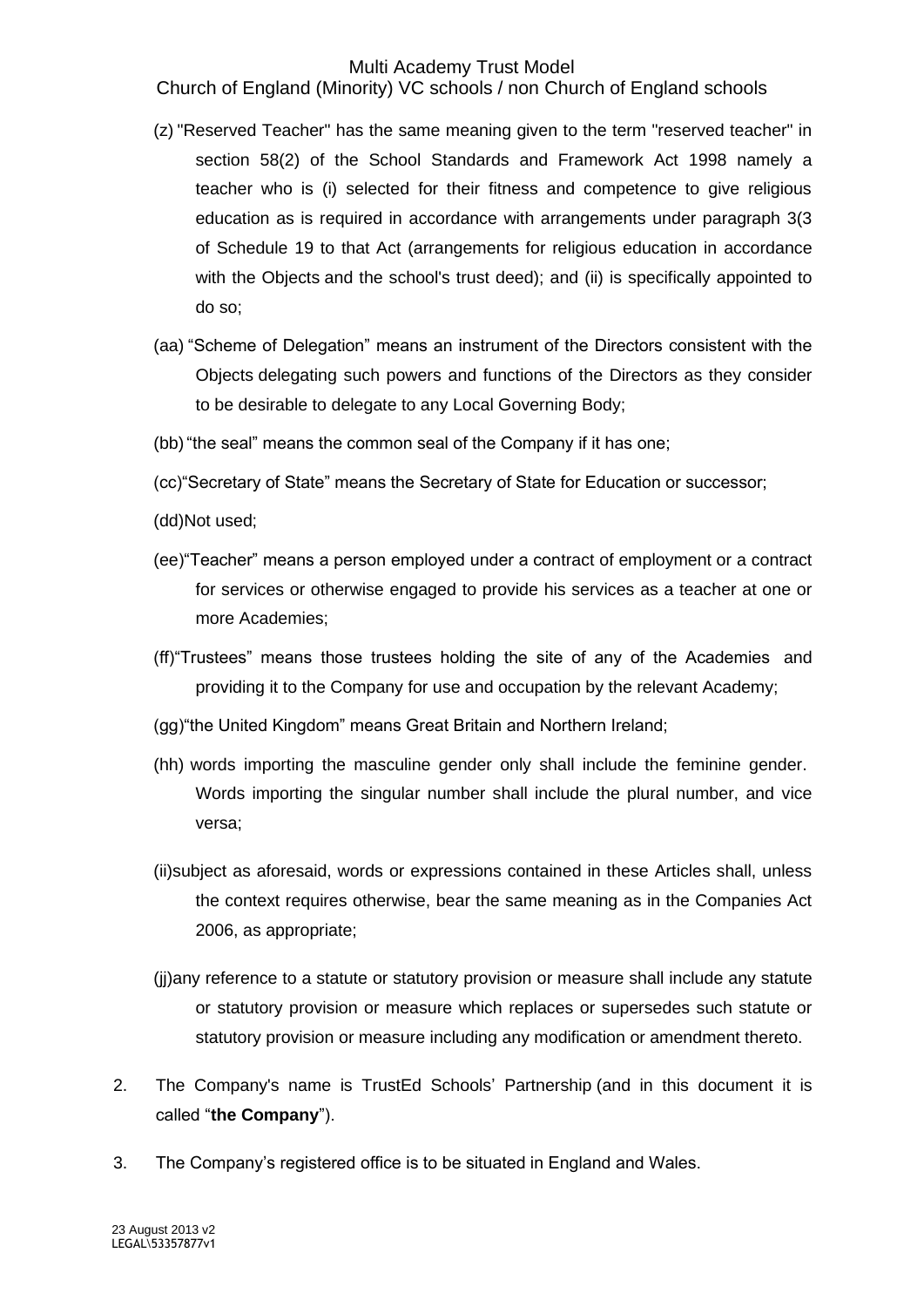#### **OBJECTS**

4. The Company's objects ("**the Objects**") is specifically restricted to the following:

a) to advance for the public benefit education in the United Kingdom, in particular but without prejudice to the generality of the foregoing by establishing, maintaining, carrying on, managing and developing Academies which shall offer a broad and balanced curriculum and which shall include:

- (i) Academies other than those designated Church of England, whether with or without a designated religious character; and
- (ii) Church of England academies designated as such which shall be conducted in accordance with the principles, practices and tenets of the Church of England both generally and in particular in relation to arranging for religious education and daily acts of worship, and in having regard to any advice and following any directives issued by the Diocesan Board of Education,

but in relation to each of the Academies to recognise and support their individual ethos, whether or not designated Church of England.

b) subject to the trusts upon which the site of an Academy are held to promote for the benefit of the inhabitants of the areas in which the Academies are situated the provision of facilities for recreation or other leisure time occupation of individuals who have need of such facilities by reason of their youth, age, infirmity or disablement, financial hardship or social and economic circumstances or for the public at large in the interests of social welfare and with the object of improving the condition of life of the said inhabitants.

- 5. In furtherance of the Objects but not further or otherwise the Company may exercise the following powers:
	- (a) to draw, make, accept, endorse, discount, execute and issue promissory notes, bills, cheques and other instruments, and to operate bank accounts in the name of the Company;
	- (b) to raise funds and to invite and receive contributions provided that in raising funds the Company shall not undertake any substantial permanent trading activities and shall conform to any relevant statutory regulations;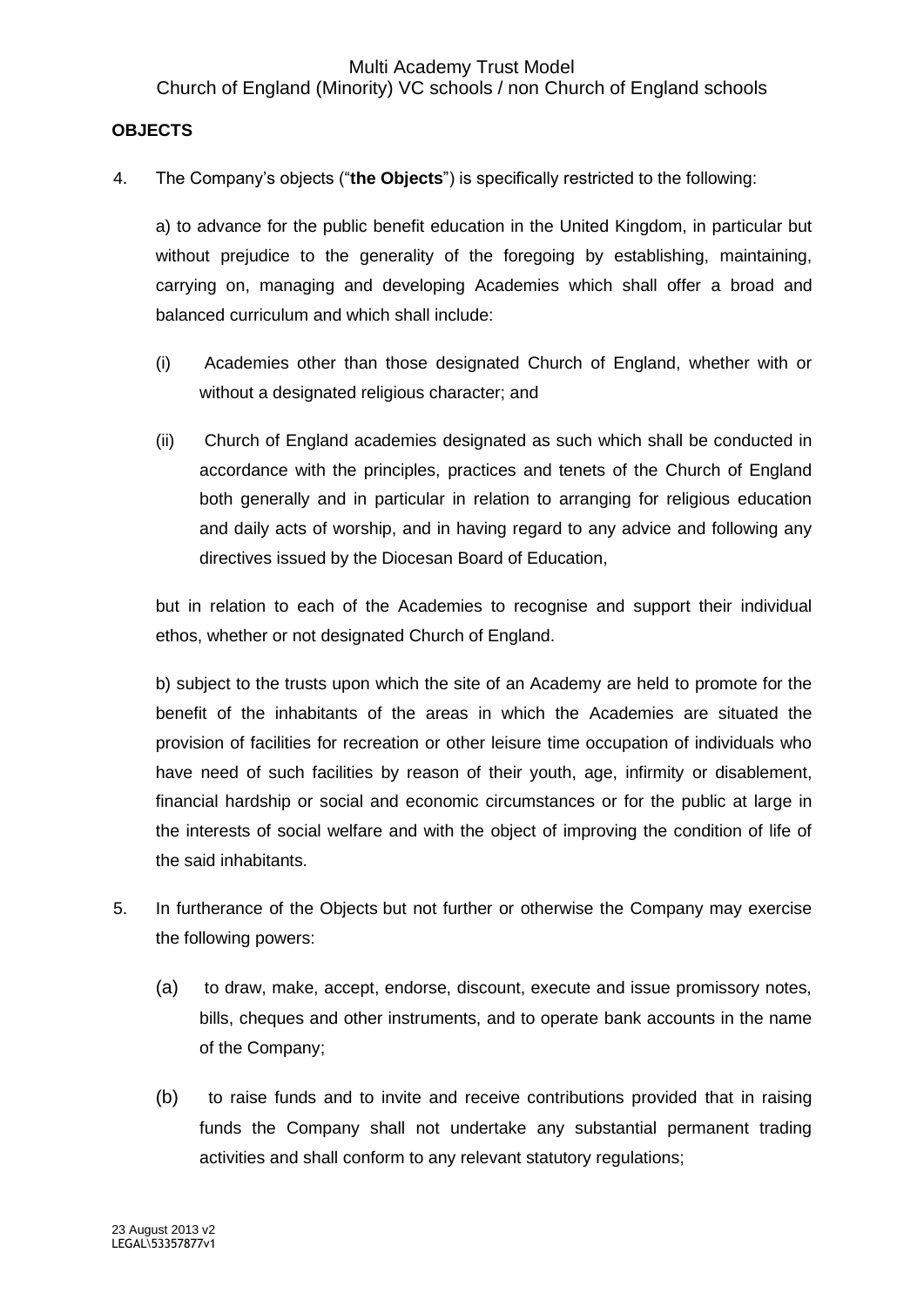Church of England (Minority) VC schools / non Church of England schools

- (c) (subject to such further consents as may be required by law or as may be required from the Trustees as landlords/licensors where this is the case) to acquire, alter, improve and charge or otherwise dispose of property;
- (d) subject to Article 6 below to employ such staff, as are necessary for the proper pursuit of the Objects (including the maintenance of an effective Church of England ethos in relation to Academies falling within Article 4(a)(ii) and to make all reasonable and necessary provision for the payments of pensions and superannuation to staff and their dependants;
- (e) to establish or support, whether financially or otherwise, any charitable trusts, associations or institutions formed for all or any of the Objects;
- (f) to co-operate with other charities, other independent schools, schools maintained by a local authority, 16-19 Academies, alternative provision Academies, institutions within the further education sector, voluntary bodies and statutory authorities operating in furtherance of the Objects and to exchange information and advice with them;
- (g) to pay out of funds of the Company the costs, charges and expenses of and incidental to the formation and registration of the Company;
- (h) to establish, maintain, carry on, manage and develop the Academies at such locations as may be unanimously agreed by the Directors;
- (i) to offer scholarships, exhibitions, prizes and awards to pupils and former pupils of any of the Academies, and otherwise to encourage and assist such pupils and former pupils;
- (j) to provide educational facilities and services to students of all ages and the wider community for the public benefit;
- (k) to carry out research into the development and application of new techniques in education and to their approach to curriculum development and delivery and to publish the results of such research, and to develop means of benefiting from application of the experience of industry, commerce, other schools and the voluntary sector to the education of pupils in academies;
- (l) subject to such consents as may be required from any Trustees or otherwise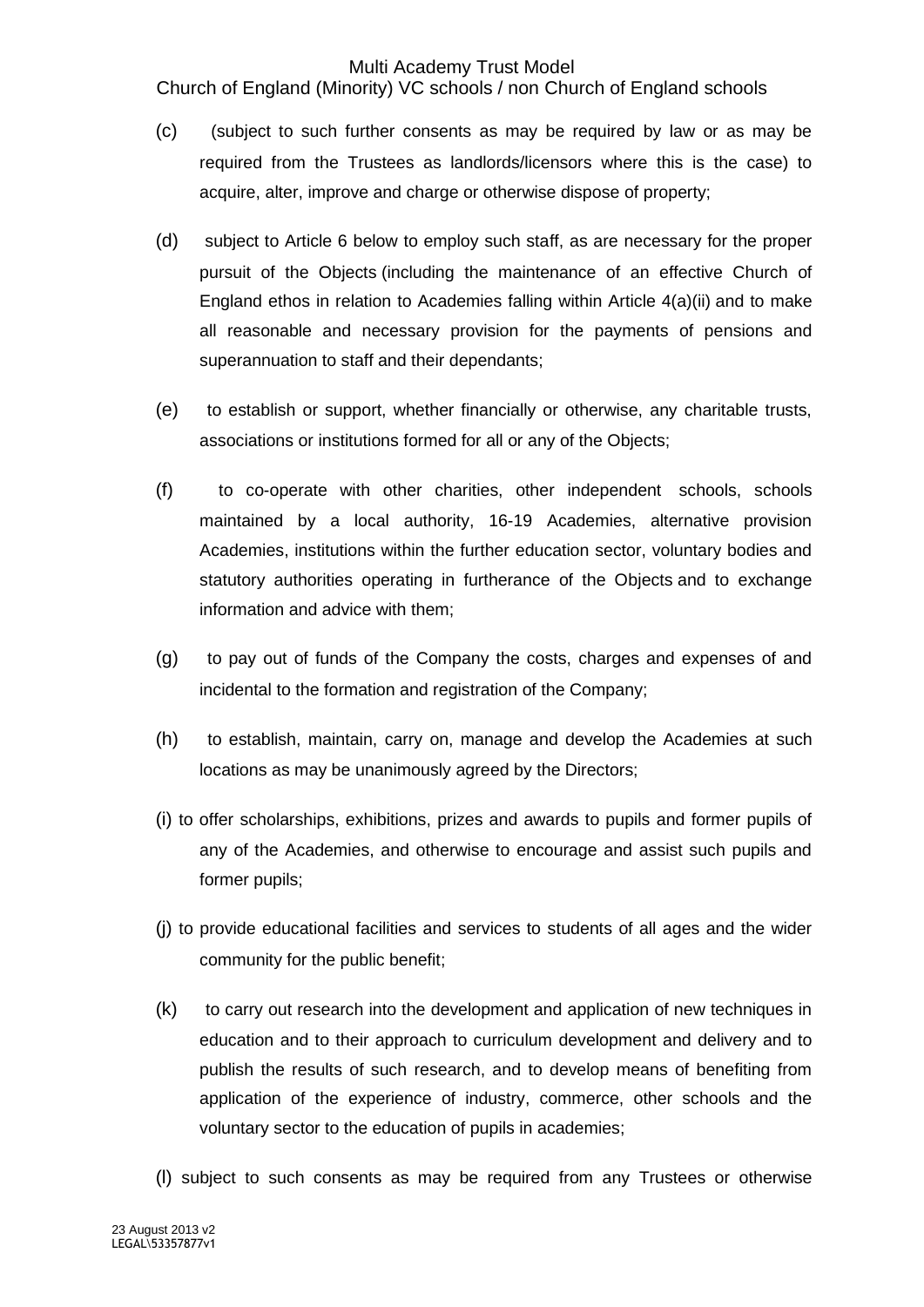Church of England (Minority) VC schools / non Church of England schools

required by law and/or by any contract entered into by or on behalf of the Company, to borrow and raise money for the furtherance of the Objects in such manner and on such security as the Company may think fit;

- (m) to deposit or invest any funds of the Company not immediately required for the furtherance of its Objects (but to invest only after obtaining such advice from a financial expert as the Directors consider necessary and having regard to the suitability of investments and the need for diversification);
- (n) to delegate the management of investments to a financial expert, but only on terms that:
	- (i) the investment policy is set down in writing for the financial expert by the Directors;
	- (ii) every transaction is reported promptly to the Directors;
	- (iii) the performance of the investments is reviewed regularly with the Directors;
	- (iv) the Directors are entitled to cancel the delegation arrangement at any time;
	- (v) the investment policy and the delegation arrangement are reviewed at least once a year;
	- (vi) all payments due to the financial expert are on a scale or at a level which is agreed in advance and are notified promptly to the Directors on receipt; and
	- (vii) the financial expert must not do anything outside the powers of the Directors;
- (o) to arrange for investments or other property of the Company to be held in the name of a nominee company acting under the control of the Directors or of a financial expert acting under their instructions, and to pay any reasonable fee required;
- (p) to provide indemnity insurance to Directors and the members of any Local Governing Body (to the extent necessary) in accordance with, and subject to the conditions of section 232 to 235 of the Companies Act 2006, section 189 of the Charities Act 2011 or any other provision of law applicable to charitable companies and any such indemnity is limited accordingly;
- (q) to establish subsidiary companies to carry on any trade or business for the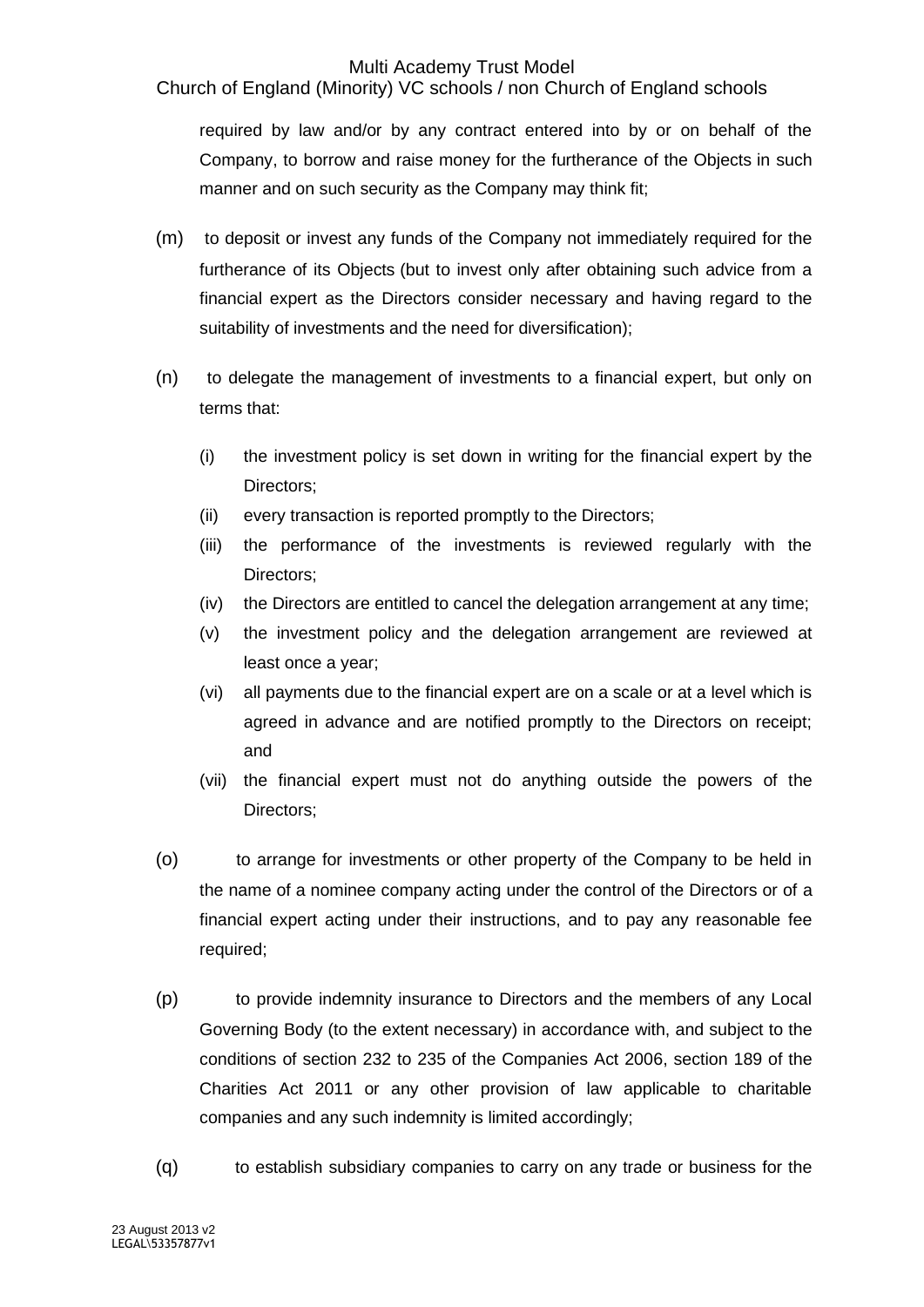Church of England (Minority) VC schools / non Church of England schools

purpose of raising funds for the Company;

- (r) to do all such other lawful things as are necessary for or are incidental to or conducive to the achievement of the Objects and appropriate to the religious character any of the Academies.
- 6.1 The income and property of the Company shall be applied solely towards the promotion of the Objects.
- 6.2 None of the income or property of the Company may be paid or transferred directly or indirectly by way of dividend bonus or otherwise by way of profit to any member of the Company. Nonetheless a Member of the Company who is not also a Director may:
	- (a) benefit as a beneficiary of the Company;
	- (b) be paid reasonable and proper remuneration for any goods or services supplied to the Company;
	- (c) be paid rent for premises let by the Member of the Company if the amount of the rent and other terms of the letting are reasonable and proper; and
	- (d) be paid interest on money lent to the Company at a reasonable and proper rate, such rate not to exceed 2 per cent per annum below the base lending rate of a UK clearing bank selected by the Directors, or 0.5%, whichever is the higher.
- 6.3 A Director may benefit from any indemnity insurance purchased at the Company's expense to cover the liability of the Directors which by virtue of any rule of law would otherwise attach to them in respect of any negligence, default or breach of trust or breach of duty of which they may be guilty in relation to the Company: provided that any such insurance shall not extend to:
	- (i) any claim arising from any act or omission which Directors knew to be a breach of trust or breach of duty or which was committed by the Directors in reckless disregard to whether it was a breach of trust or breach of duty or not; and
	- (ii) provided also that any such insurance shall not extend to the costs of any unsuccessful defence to a criminal prosecution brought against the Directors in their capacity as directors of the Company.

Further, this Article does not authorise a Director to benefit from any indemnity insurance that would be rendered void by any provision of the Companies Act 2006,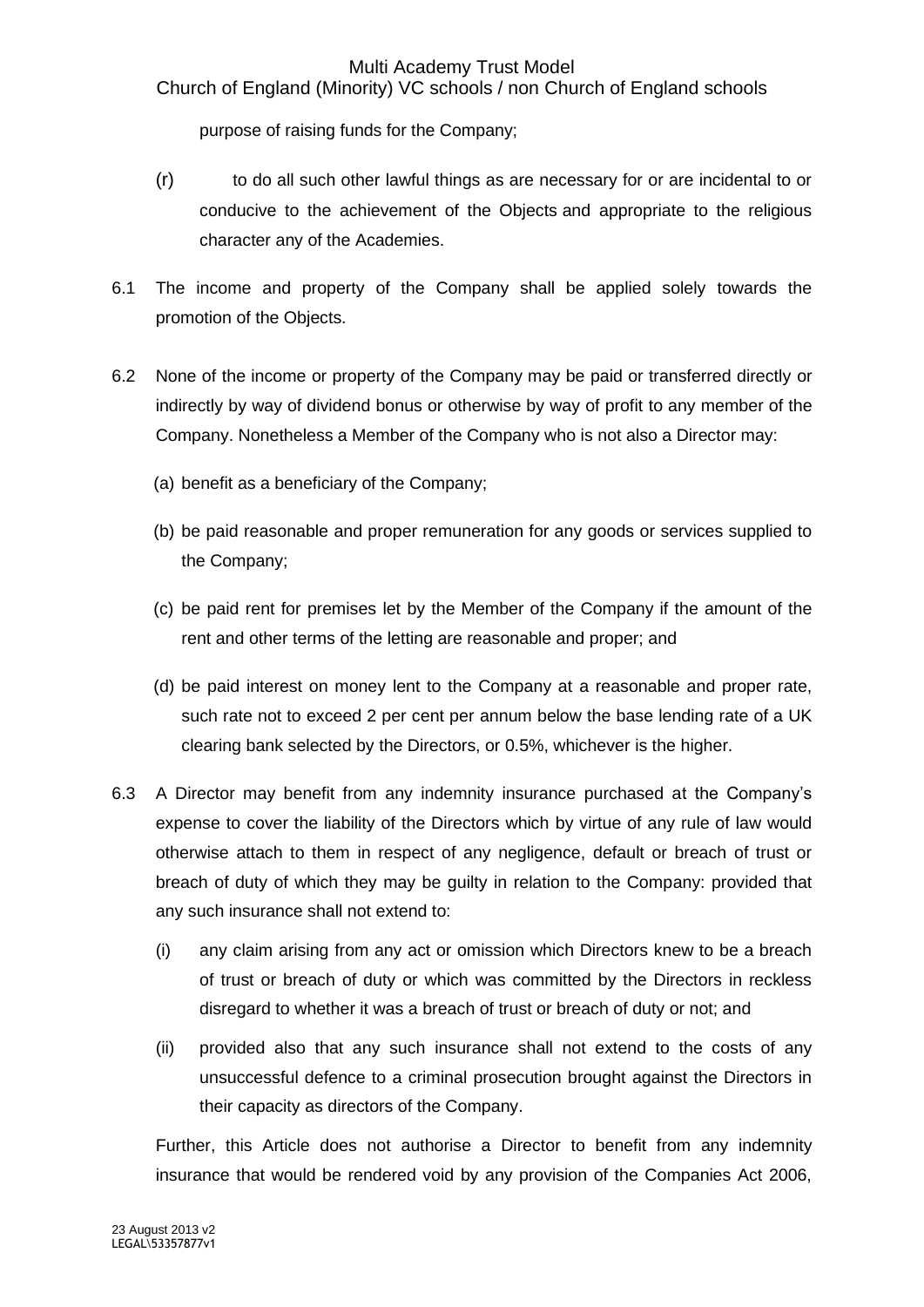Church of England (Minority) VC schools / non Church of England schools

the Charities Act 2011 or any other provision of law.

- 6.4 A company, which has shares listed on a recognised stock exchange and of which any one Director holds no more than 1% of the issued capital of that company, may receive fees, remuneration or other benefit in money or money's worth from the Company.
- 6.5 A Director may at the discretion of the Directors be reimbursed from the property of the Company for reasonable expenses properly incurred by him or her when acting on behalf of the Company, but excluding expenses in connection with foreign travel.
- 6.6 No Director may:
	- (a) buy any goods or services from the Company;
	- (b) sell goods, services, or any interest in land to the Company;
	- (c) be employed by, or receive any remuneration from the Company other than the Chief Executive Officer whose employment and/or remuneration is subject to the procedure and conditions in Article 6.8 and 6.8A;
	- (d) receive any other financial benefit from the Company unless:
		- (i) the payment is permitted by Article 6.7 and the Directors follow the procedure and observe the conditions set out in Article 6.8; or
		- (ii) the Directors obtain the prior written approval of the Charity Commission and fully comply with any procedures it prescribes.
- 6.7 Subject to Article 6.8, a Director may:
	- (a) receive a benefit from the Company in the capacity of a beneficiary of the Company;
	- (b) be employed by the Company or enter into a contract for the supply of goods or services to the Company, other than for acting as a Director;
	- (c) receive interest on money lent to the Company at a reasonable and proper rate not exceeding 2% per annum below the base rate of a clearing bank to be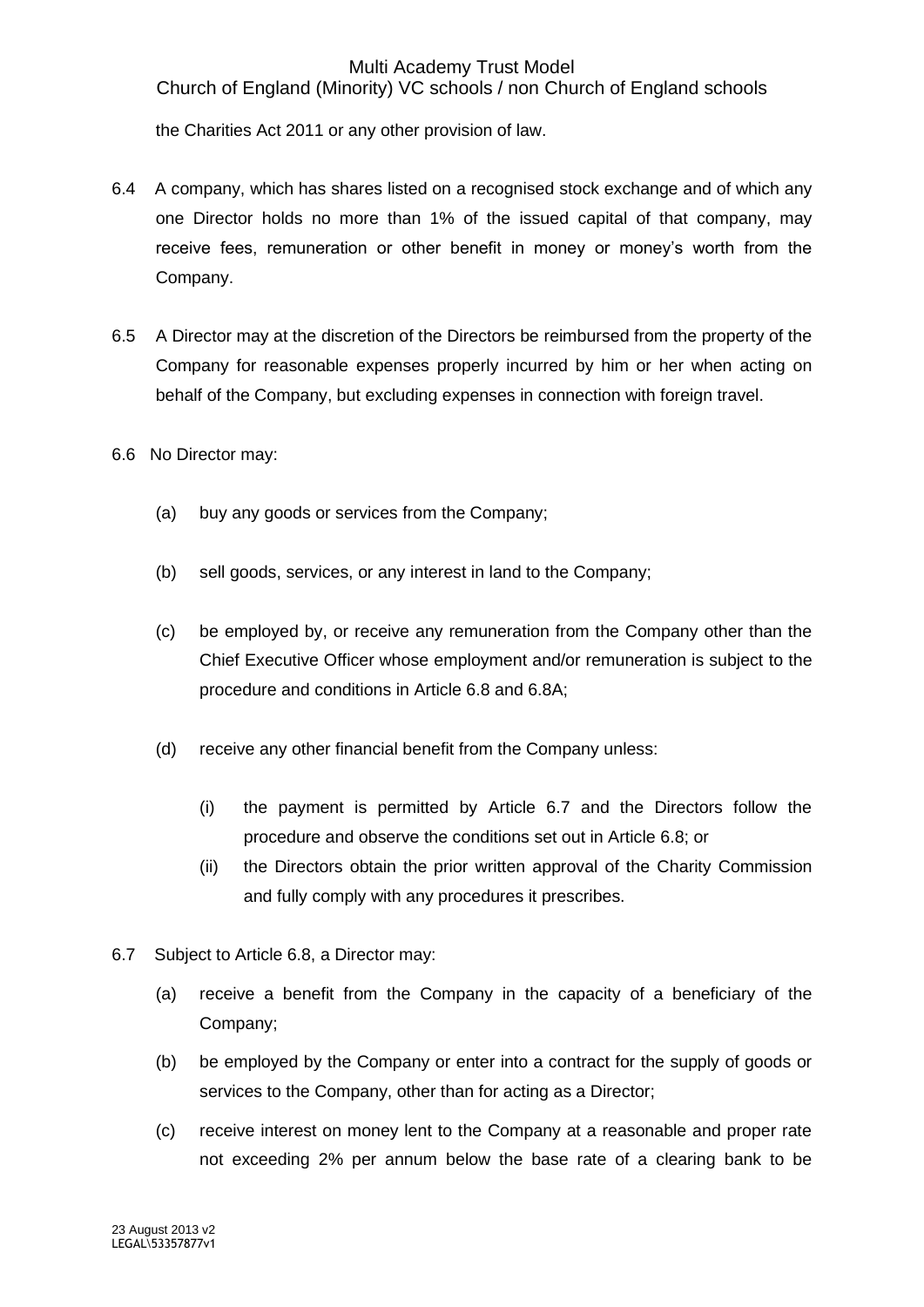Church of England (Minority) VC schools / non Church of England schools

selected by the Directors, or 0.5%, whichever is the higher; and

- (d) receive rent for premises let by the Director to the Company if the amount of the rent and the other terms of the lease are reasonable and proper.
- 6.8 The Company and its Directors may only rely upon the authority provided by Article 6.7 if each of the following conditions is satisfied:
	- (a) the remuneration or other sums paid to the Director do not exceed an amount that is reasonable in all the circumstances.
	- (b) the Director is absent from the part of any meeting at which there is discussion of:
		- (i) his or her employment, remuneration, or any matter concerning the contract, payment or benefit; or
		- (ii) his or her performance in the employment, or his or her performance of the contract; or
		- (iii) any proposal to enter into any other contract or arrangement with him or her or to confer any benefit upon him or her that would be permitted under Article 6.7; or
		- (iv) any other matter relating to a payment or the conferring of any benefit permitted by Article 6.7;
	- (c) the Director does not vote on any such matter and is not to be counted when calculating whether a quorum of Directors is present at the meeting;
	- (d) save in relation to employing or contracting with the Chief Executive Officer the other Directors are satisfied that it is in the interests of the Company to employ or to contract with that Director rather than with someone who is not a Director. In reaching that decision the Directors must balance the advantage of employing a Director against the disadvantages of doing so (especially the loss of the Director's services as a result of dealing with the Director's conflict of interest);
	- (e) the reason for their decision is recorded by the Directors in the minute book; and
	- (f) a majority of the Directors then in office have received no such payments or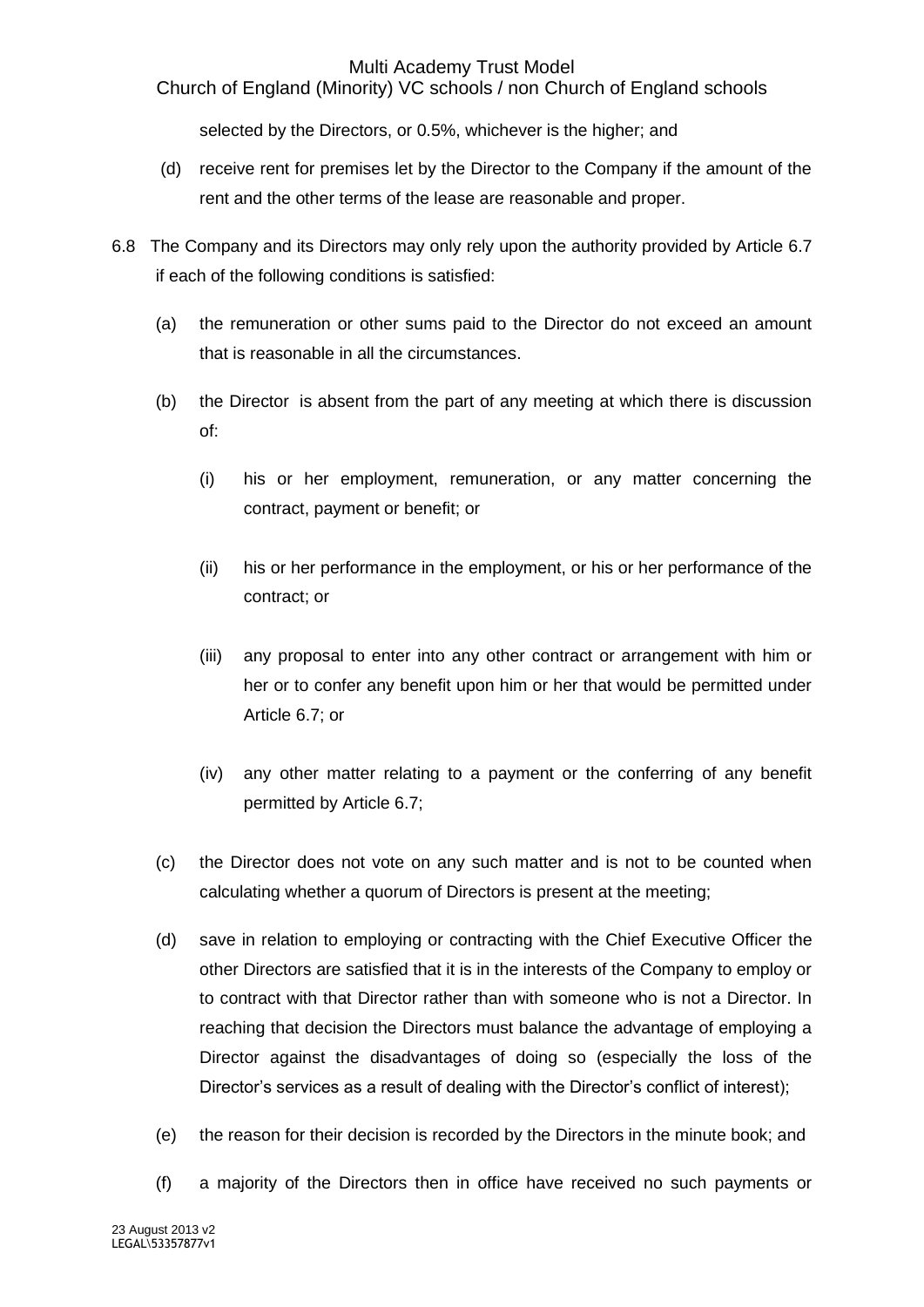## Multi Academy Trust Model Church of England (Minority) VC schools / non Church of England schools

benefit.

- 6.8A The provision in Article 6.6(c) that no Director may be employed by or receive any remuneration from the Company (other than the Chief Executive Officer) does not apply to an employee of the Company who is subsequently elected or appointed as a Director save that this Article shall only allow such a Director to receive remuneration or benefit from the Company in his capacity as an employee of the Company and provided that the procedure as set out in Articles 6.8(b)(i), (ii) and 6.8 (c) is followed.
- 6.9 In Articles 6.2 6.9:
	- (a) "company" shall include any company in which the Company:
		- holds more than 50% of the shares; or
		- controls more than 50% of the voting rights attached to the shares; or
		- has the right to appoint one or more Directors to the Board of the Company;
	- (b) "Director" shall include any child, stepchild, parent, grandchild, grandparent, brother, sister or spouse of the Director or any person living with the Director as his or her partner;
	- (c) the employment or remuneration of a Director includes the engagement or remuneration of any firm or company in which the Director is:
		- (i) a partner;
		- (ii) an employee;
		- (iii) a consultant;
		- (iv) a director;
		- (v) a member; or
		- (vi) a shareholder, unless the shares of the company are listed on a recognised stock exchange and the Director holds less than 1% of the issued capital.
- 7. The liability of the members of the Company is limited.
- 8. Every Member of the Company undertakes to contribute such amount as may be required (not exceeding £10) to the Company's assets if it should be wound up while he or she is a Member or within one year after he or she ceases to be a Member, for payment of the Company's debts and liabilities before he or she ceases to be a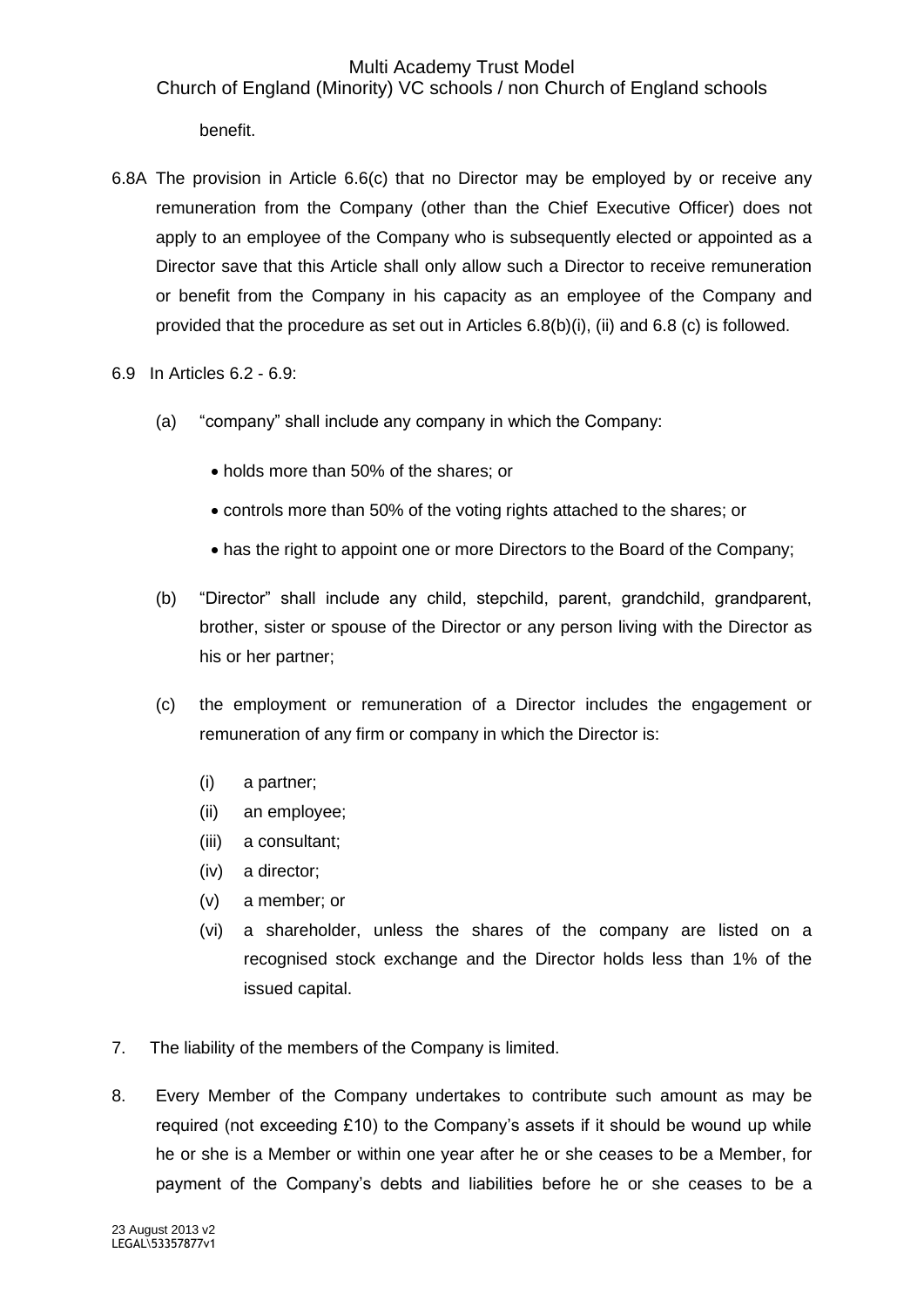Church of England (Minority) VC schools / non Church of England schools

Member, and of the costs, charges and expenses of winding up, and for the adjustment of the rights of the contributories among themselves.

- 9. If the Company is wound up or dissolved and after all its debts and liabilities (including any under section 2 of the Academies Act 2010) have been satisfied there remains any property it shall not be paid to or distributed among the Members of the Company, but shall be given or transferred to some other charity or charities having objects similar to the Objects which prohibits the distribution of its or their income and property to an extent at least as great as is imposed on the Company by Article 6 above, chosen by the Members of the Company at or before the time of dissolution and if that cannot be done then to some other charitable object.
- 10. Subject to Article 10A, no alteration or addition shall be made to or in the provisions of the Memorandum and/or Articles without the written consent of the Trustees and DHET.
- 10A. In these Articles, the written consent of DHET shall not be required if the Company is not maintaining, carrying on, managing and developing at least one Church of England Academy.
- 11. No alteration or addition shall be made to or in the provisions of the Articles which would have the effect (a) that the Company would cease to be a company to which section 60 of the Companies Act 2006 applies; or (b) that the Company would cease to be a charity; or (c) might weaken the maintenance of an effective ethos pertinent to the character of any of the Academies.

## **MEMBERS**

- 12. The Members of the Company shall comprise:
	- (a) the Members of the Company on the date of the adoption of these Articles; and
	- (b) DHET acting corporately by the hand of one of its Directors; and
	- (c) any person appointed under any of Articles 16, 16A or 16B.
- 13. Each of the persons entitled to appoint Members in Article 12 shall have the right from time to time by written notice delivered to the Office to remove any Member appointed by them and to appoint a replacement Member to fill a vacancy whether resulting from such removal or otherwise.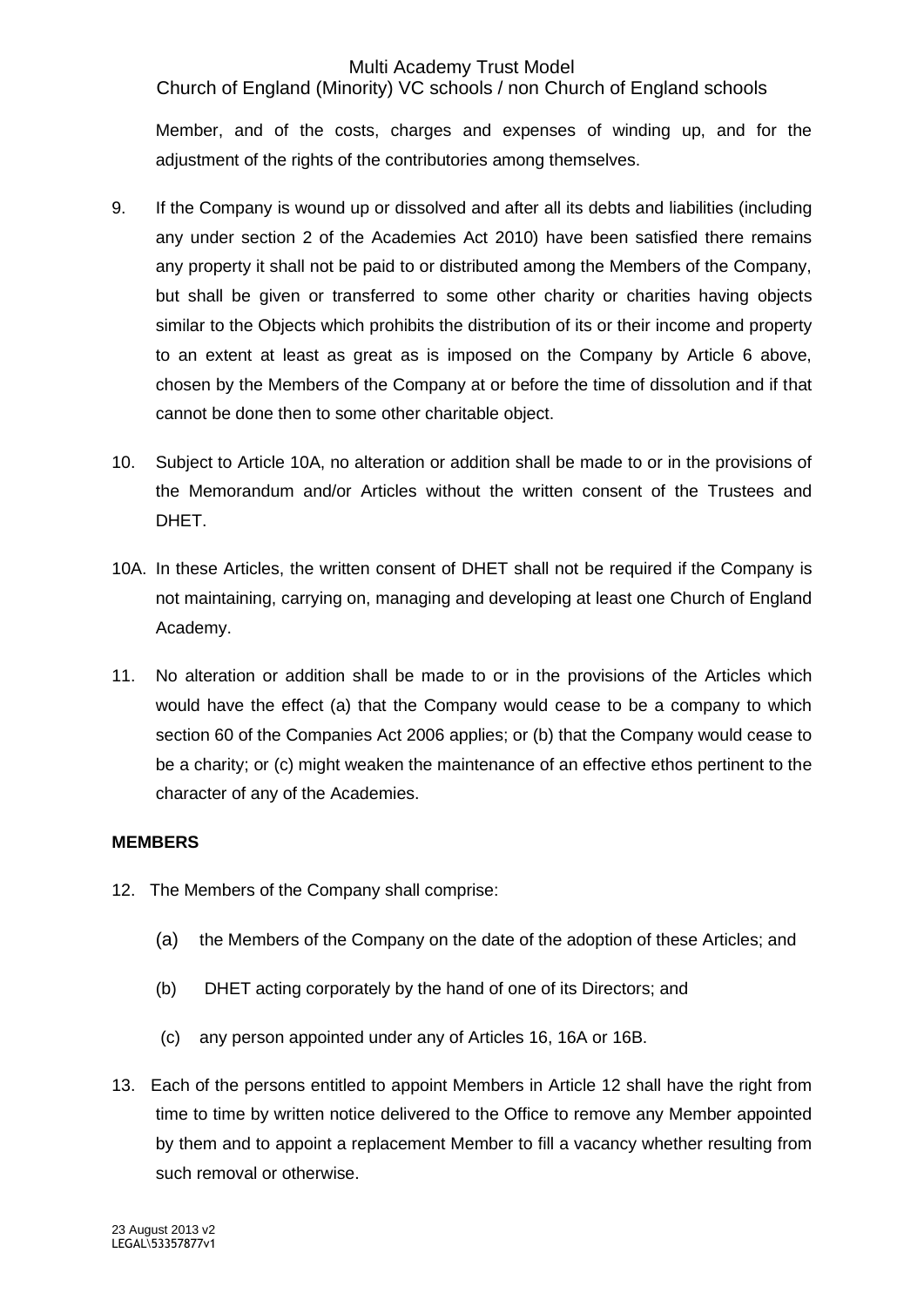Church of England (Minority) VC schools / non Church of England schools

- 14. If any of the persons entitled to appoint Members in Article 12:
	- (a) in the case of an individual, die or become legally incapacitated;
	- (b) in the case of a corporate entity, cease to exist and are not replaced by a successor institution; or
	- (c) becomes insolvent or makes any arrangement or composition with their creditors generally,

their right to appoint Members under these Articles shall vest in the remaining Members.

- 15. Membership will terminate automatically if:
	- (a) a Member (which is a corporate entity) ceases to exist and is not replaced by a successor institution;
	- (b) a Member (who is an individual) dies or becomes incapable by reason of illness or injury of managing and administering his or her own affairs; or
	- (c) a Member becomes insolvent or makes any arrangement or composition with that Member's creditors generally.
- 15A. The Members may agree unanimously in writing (with the exception of the signatory to be removed) to remove any Member (save that this provision shall not apply to DHET) provided that it is in the interests of the Company to remove such a Member.
- 16. The Members with the written consent of DHET may agree by passing a special resolution in writing to appoint such additional Members as they think fit and may agree by passing a special resolution in writing to remove any such additional Members provided that such appointment or removal is in the interests of the Company.
- 16A. Upon the resignation or removal of any Member other than DHET the Members shall appoint (by majority) a replacement Member if required to ensure that the number of Members appointed to represent the interests of Church of England shall not exceed 25% of the total number of Members.

16B. If the number of Members appointed to represent the interests of the Church of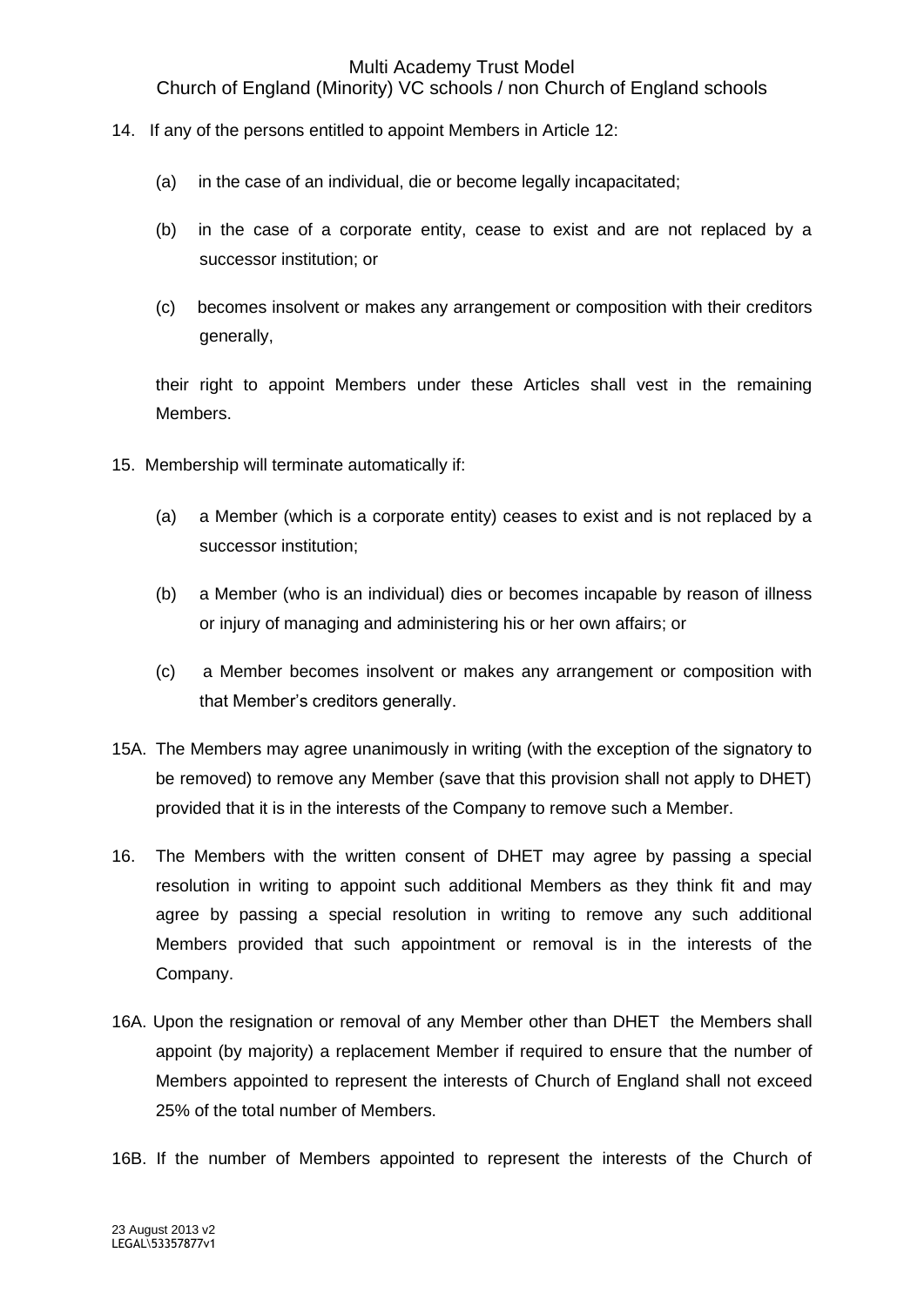Church of England (Minority) VC schools / non Church of England schools

England is less than 25% of the total number of Members then DHET may appoint an additional Member provided that the total proportion of Members appointed to represent the interests of the Church of England does not exceed 2*5%* of the total number of Members.

- 17. Every person nominated to be a Member of the Company shall either sign a written consent to become a Member or sign the register of Members on becoming a Member.
- 18. Any Member may resign provided that after such resignation the number of Members is not less than three. A Member shall cease to be one immediately on the receipt by the Company of a notice in writing signed by the person or persons entitled to remove him under Articles 13 or 16 provided that no such notice shall take effect when the number of Members is less than three unless it contains or is accompanied by the appointment of a replacement Member.

#### **GENERAL MEETINGS**

- 19. The Company shall hold an Annual General Meeting each year in addition to any other meetings in that year, and shall specify the meeting as such in the notices calling it; and not more than fifteen months shall elapse between the date of one Annual General Meeting of the Company and that of the next. Provided that so long as the Company holds its first Annual General Meeting within eighteen months of its incorporation, it need not hold it in the year of its incorporation or in the following year. The Annual General Meeting shall be held at such time and place as the Directors shall appoint. All general meetings other than Annual General Meetings shall be called General Meetings.
- 20. The Directors may call general meetings and, on the requisition of Members pursuant to the provisions of the Companies Act 2006, shall forthwith proceed to convene a general meeting in accordance with that Act. If there are not within the United Kingdom sufficient Directors to call a general meeting, any Director or any Member of the Company may call a general meeting.

## **NOTICE OF GENERAL MEETINGS**

21. General meetings shall be called by at least fourteen clear days' notice but a general meeting may be called by shorter notice if it is so agreed by a majority in number of Members having a right to attend and vote and together representing not less than 90% of the total voting rights at that meeting.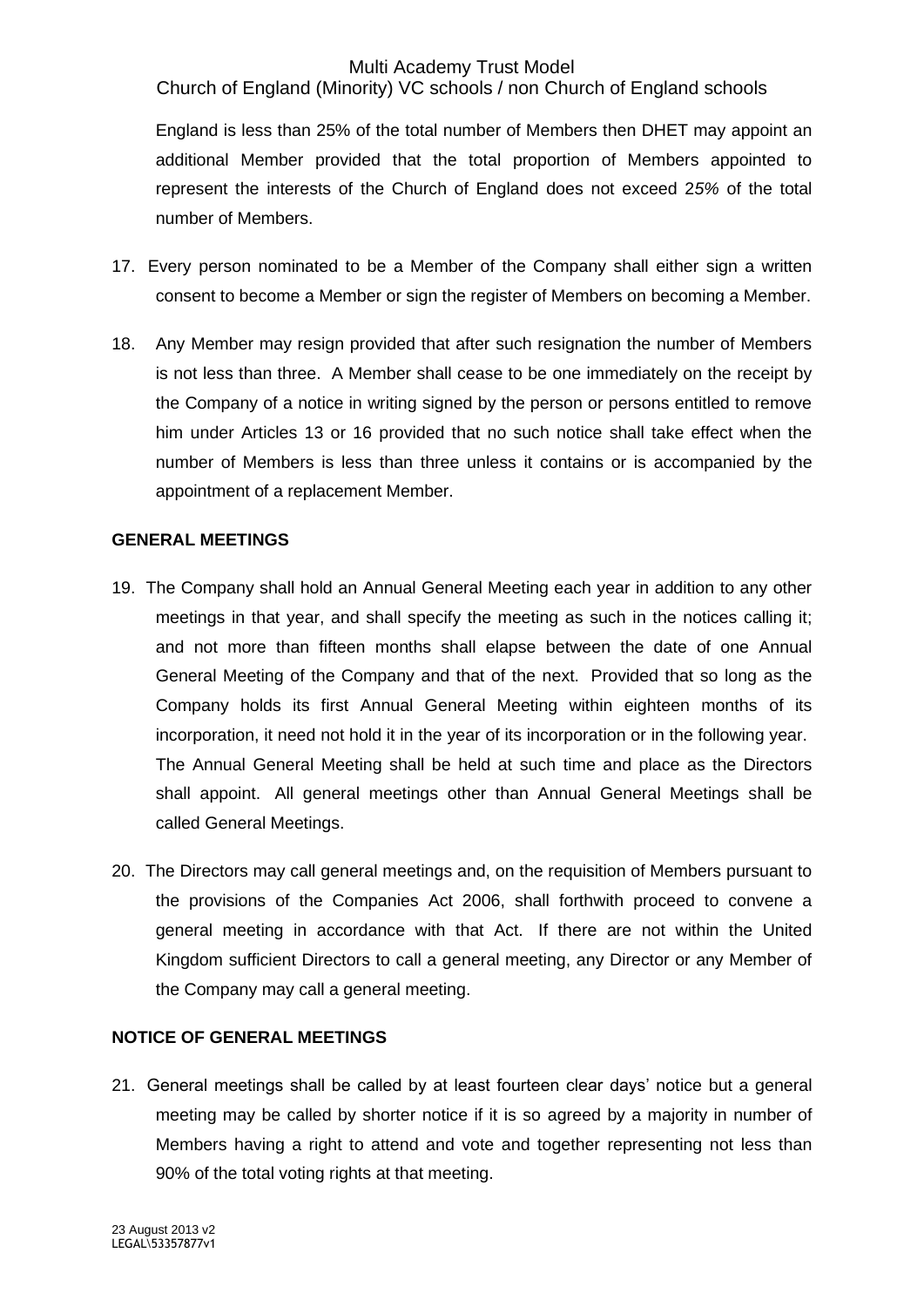Church of England (Minority) VC schools / non Church of England schools

The notice shall specify the time and place of the meeting and the general nature of the business to be transacted and, in the case of an Annual General Meeting, shall specify the meeting as such. The notice shall also state that the Member is entitled to appoint a proxy.

The notice shall be given to all the Members, to the Directors and auditors.

22. The accidental omission to give notice of a meeting to, or the non-receipt of notice of a meeting by, any person entitled to receive notice shall not invalidate the proceedings at that meeting.

## **PROCEEDINGS AT GENERAL MEETINGS**

- 23. No business shall be transacted at any meeting unless a quorum is present. A Member counts towards the quorum by being present either in person or by proxy. Two persons entitled to vote upon the business to be transacted, each being a Member or a proxy of a Member or a duly authorised representative of a Member organisation shall constitute a quorum.
- 24. If a quorum is not present within half an hour from the time appointed for the meeting, or if during a meeting a quorum ceases to be present, the meeting shall stand adjourned to the same day in the next week at the same time and place or to such time and place as the Directors may determine.
- 25. If present, the chairman, if any, of the Directors shall preside as chairman of the meeting.
- 26. If the chairman of the Directors is not present within fifteen minutes after the time appointed for holding the meeting, the Members present and entitled to vote shall choose one of their number to be chairman.
- 27. A Director shall, notwithstanding that he is not a Member, be entitled to attend and speak at any general meeting.
- 28. The chairman may, with the consent of a majority of the Members at a meeting at which a quorum is present (and shall if so directed by the meeting), adjourn the meeting from time to time and from place to place, but no business shall be transacted at any adjourned meeting other than the business which might properly have been transacted at the meeting had the adjournment not taken place. When a meeting is adjourned for fourteen days or more, at least seven clear days' notice shall be given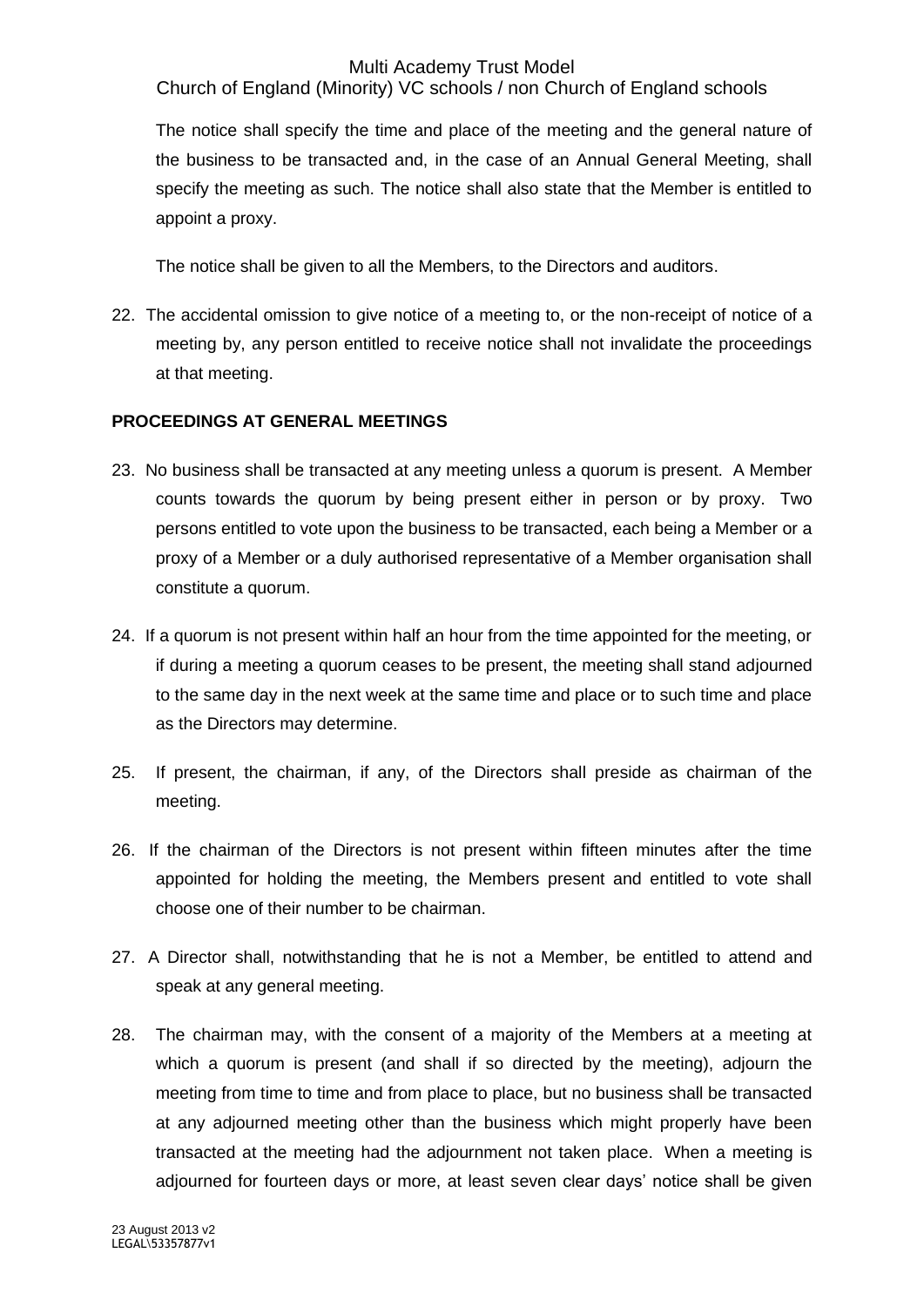Church of England (Minority) VC schools / non Church of England schools

specifying the time and place of the adjourned meeting and the general nature of the business to be transacted. Otherwise it shall not be necessary to give any such notice.

- 29. A resolution put to the vote of the meeting shall be decided on a show of hands unless before, or on the declaration of the result of the show of hands, a poll is duly demanded. Subject to the provisions of the Companies Act 2006, a poll may be demanded:
	- (a) by the chairman; or
	- (b) by at least two Members having the right to vote at the meeting; or,
	- (c) by a Member or Members representing not less than one-tenth of the total voting rights of all the Members having the right to vote at the meeting.
- 30. Unless a poll is duly demanded a declaration by the chairman that a resolution has been carried or carried unanimously, or by a particular majority, or lost, or not carried by a particular majority and an entry to that effect in the minutes of the meeting shall be conclusive evidence of the fact without proof of the number or proportion of the votes recorded in favour of or against such resolution.
- 31. The demand for a poll may be withdrawn, before the poll is taken, but only with the consent of the chairman. The withdrawal of a demand for a poll shall not invalidate the result of a show of hands declared before the demand for the poll was made.
- 32. A poll shall be taken as the chairman directs and he may appoint scrutineers (who need not be Members) and fix a time, date and place for declaring the results. The result of the poll shall be deemed to be the resolution of the meeting at which the poll was demanded.
- 33. A poll demanded on the election of the chairman or on a question of adjournment shall be taken immediately. A poll demanded on any other question shall be taken either immediately or at such time, date and place as the chairman directs not being more than thirty days after the poll is demanded. The demand for a poll shall not prevent continuance of a meeting for the transaction of any business other than the question on which the poll is demanded. If a poll is demanded before the declaration of the result of a show of hands and the demand is duly withdrawn, the meeting shall continue as if the demand had not been made.
- 34. No notice need be given of a poll not taken immediately if the time and place at which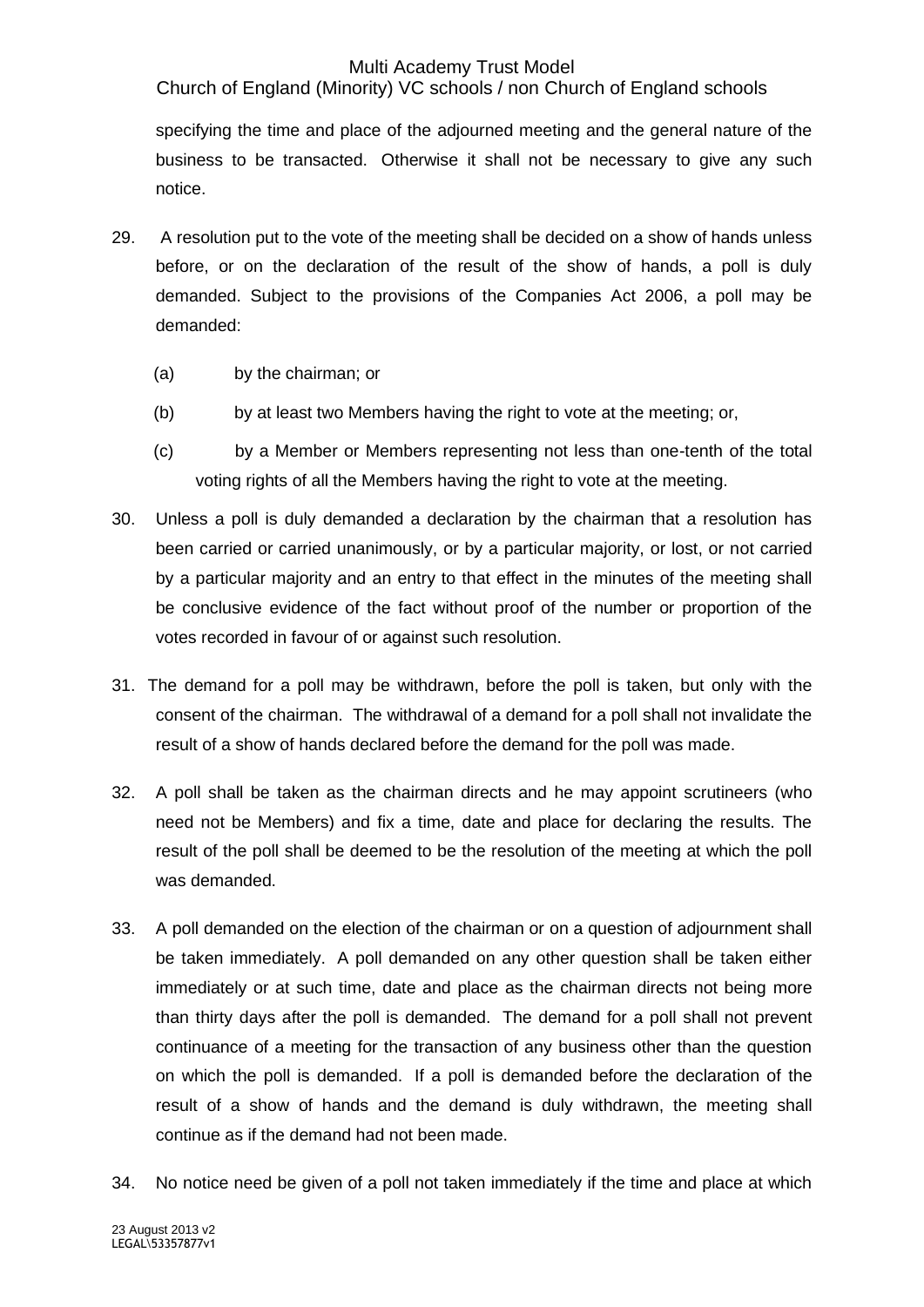Church of England (Minority) VC schools / non Church of England schools

it is to be taken are announced at the meeting at which it is demanded. In other cases at least seven clear days' notice shall be given specifying the time and place at which the poll is to be taken.

35. A resolution in writing agreed by such number of members as required if it had been proposed at a general meeting shall be as effectual as if it had been passed at a general meeting duly convened and held provided that a copy of the proposed resolution has been sent to every Member. The resolution may consist of several instruments in the like form each agreed by one or more Members.

## **VOTES OF MEMBERS**

- 36. On the show of hands every Member present in person shall have one vote. On a poll every Member present in person or by proxy shall have one vote.
- 37. Not used.
- 38. No Member shall be entitled to vote at any general meeting unless all moneys then payable by him to the Company have been paid.
- 39. No objections shall be raised to the qualification of any person to vote at any general meeting except at the meeting or adjourned meeting at which the vote objected to is tendered, and every vote not disallowed at the meeting shall be valid. Any objection made in due time shall be referred to the chairman whose decision shall be final and conclusive.
- 40. An instrument appointing a proxy shall be in writing, signed by or on behalf of the appointer and shall be in the following form (or in a form as near thereto as circumstances allow or in any other form which is usual or which the Directors may approve) -

"I/We, …….., of ………, being a Member/Members of the above named Company, hereby appoint …… of ……, or in his absence, …….. of ……. as my/our proxy to attend, speak and vote in my/our name[s] and on my/our behalf at the annual general meeting/ general meeting of the Company to be held on …..20[ ], and at any adjournment thereof.

Signed on ….. 20[ ]"

41. Where it is desired to afford Members an opportunity of instructing the proxy how he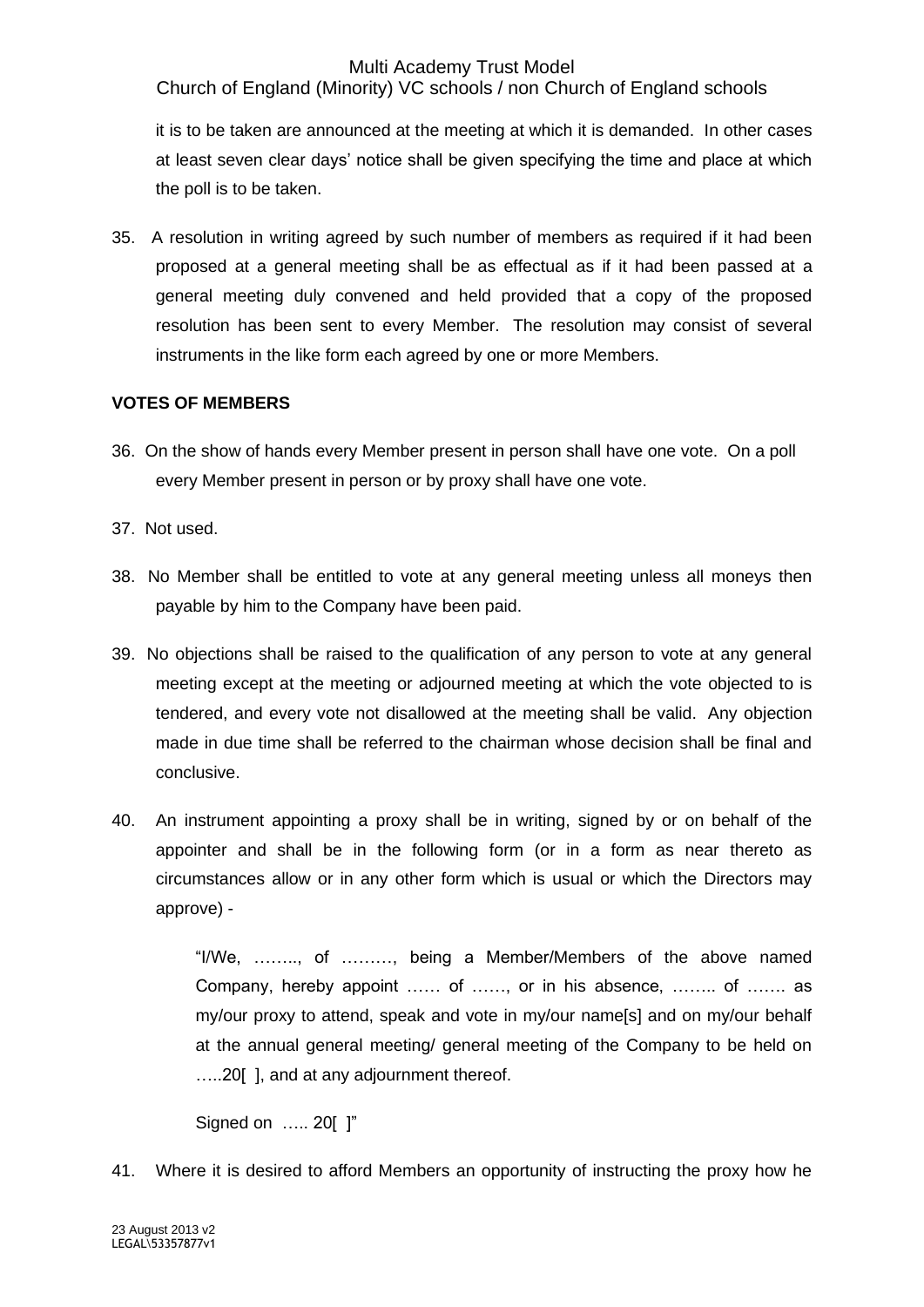Church of England (Minority) VC schools / non Church of England schools

shall act the instrument appointing a proxy shall be in the following form (or in a form as near thereto as circumstances allow or in any other form which is usual or which the Directors may approve) -

"I/We, ……., of ……., being a Member/Members of the above-named Company, hereby appoint .... of ......., or in his absence, ..... of ......, as my/our proxy to attend, speak and vote in my/our name[s] and on my/our behalf at the annual general meeting/ general meeting of the Company, to be held on …. 20[ ], and at any adjournment thereof.

This form is to be used in respect of the resolutions mentioned below as follows:

Resolution No. 1 \*for \* against

Resolution No. 2 \*for \* against.

\* Strike out whichever is not desired.

Unless otherwise instructed, the proxy may vote as he thinks fit or abstain from voting,

Signed on …. 20[ ]"

- 42. The instrument appointing a proxy and any authority under which it is signed or a copy of such authority certified by a notary or in some other way approved by the Members may:
	- (a) be deposited at the office or at such other place within the United Kingdom as is specified in the notice convening the meeting or in any instrument of proxy sent out by the Company in relation to the meeting not less than 48 hours before the time for holding the meeting or adjourned meeting at which the person named in the instrument proposes to vote, or
	- (b) in the case of a poll taken more than 48 hours after it is demanded, be deposited as aforesaid after the poll has been demanded and not less than 24 hours before the time appointed for the taking of the poll; or
	- (c) where the poll is not taken forthwith but is taken not more than 48 hours after it was demanded, be delivered at the meeting at which the poll was demanded to the chairman or to the Clerk or to any Director,

and an instrument of proxy which is not deposited or delivered in a manner so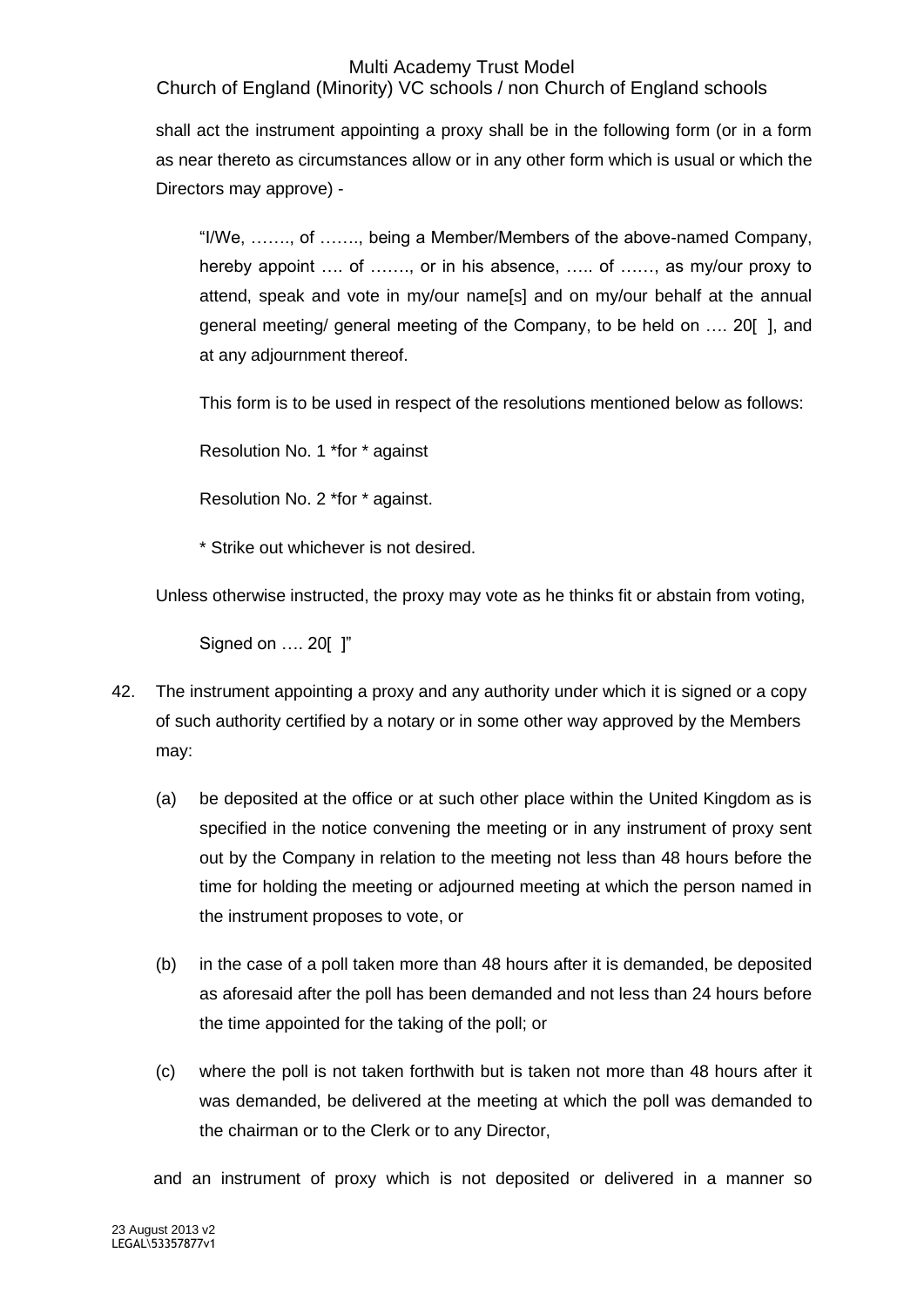Church of England (Minority) VC schools / non Church of England schools

permitted shall be invalid.

- 43. A vote given or poll demanded by proxy or by the duly authorised representative of a corporation shall be valid notwithstanding the previous determination of the authority of the person voting or demanding a poll unless notice of the determination was received by the Company at the office or at such other place at which the instrument of proxy was duly deposited before the commencement of the meeting or adjourned meeting at which the vote given or the poll demanded or (or in the case of a poll taken otherwise than on the same day as the meeting or adjourned meeting) the time appointed for taking the poll.
- 44. Any organisation which is a Member of the Company may by resolution of its board of directors or other governing body authorise such person as it thinks fit to act as its representative at any meeting of the Company, and the person so authorised shall be entitled to exercise the same powers on behalf of the organisation which he represents as that organisation could exercise if it were an individual Member of the Company.

## **DIRECTORS**

- 45. The number of Directors shall be not less than three but (unless otherwise determined by ordinary resolution) shall not be subject to a maximum.
- 46. Subject to Articles 48-49, the Company shall have the following Directors:
	- (a) Up to 11 Directors, appointed under Articles 50 and 50AA combined; and
	- (b) Parent Directors if appointed under Articles 53-56 in the event that no provision is made for parent representatives on Local Governing Bodies under Article 101A.
- 47. The Company may also have any Co-opted Director appointed under Article 58.
- 48. The first Directors shall be those persons named in the statement delivered pursuant to sections 9 and 12 of the Companies Act 2006.
- 49. Future Directors shall be appointed or elected, as the case may be, under these Articles. Where it is not possible for such a Director to be appointed or elected due to the fact that an Academy has not yet been established, then the relevant Article or part thereof shall not apply.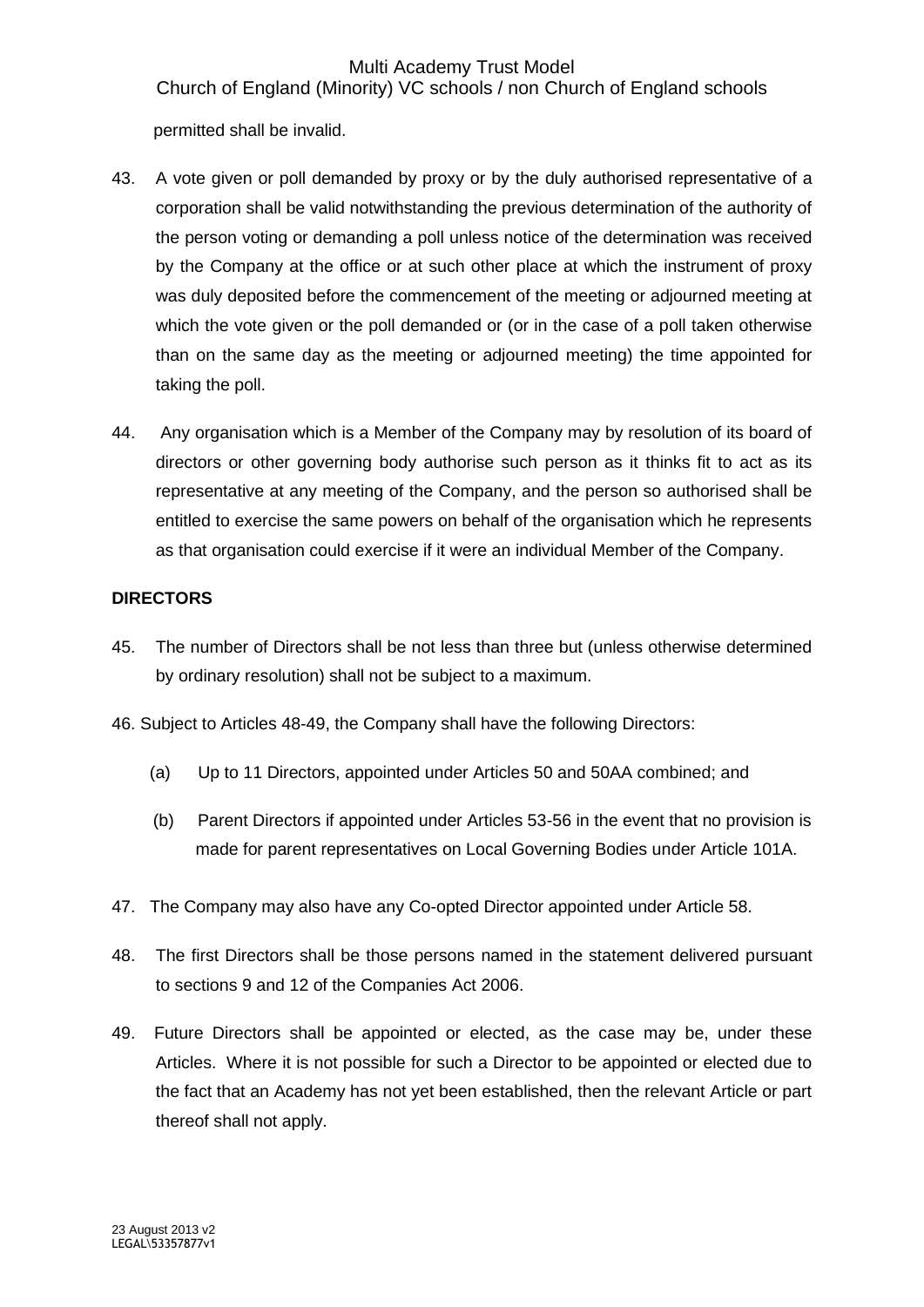Church of England (Minority) VC schools / non Church of England schools

## **APPOINTMENT OF DIRECTORS**

- 50. The Members shall appoint up to 9 Directors.
- 50AA. DHET shall appoint up to 2 Directors provided that the total number of Directors appointed under this Article would not thereby exceed 25% of the total number of Directors.
- 50A. Not used.
- 50B. Not used.
- 51. Not used.
- 52. Not used.

## **PARENT DIRECTORS**

- 53. In circumstances where the Directors have not appointed Local Governing Bodies in respect of the Academies as envisaged in Article 101A there shall be a minimum of 2 and a maximum of 3 Parent Directors as the Members shall decide who shall be appointed or elected in accordance with Articles 54 - 56.
- 54. Parent Directors and parent members of the Local Governing Bodies or Advisory Bodies shall be elected or appointed by the parents of registered pupils at one or more of the Academies and each must be a parent at the time when he is elected or appointed.
- 54A. Notwithstanding Article 53, if no parents put themselves forward for election the number of Parent Directors and parent members of the Local Governing Bodies or Advisory Bodies required shall be made up by Parent Directors and parent members appointed by the Directors.
- 55. The Directors shall make all necessary arrangements for, and determine all other matters relating to, an election of the Parent Directors or parent members of Local Governing Bodies or Advisory Bodies, including any question of whether a person is a parent of a registered pupil at one of the Academies. Any election of the Parent Directors or parent members of the Local Governing Bodies or Advisory Bodies which is contested shall be held by secret ballot.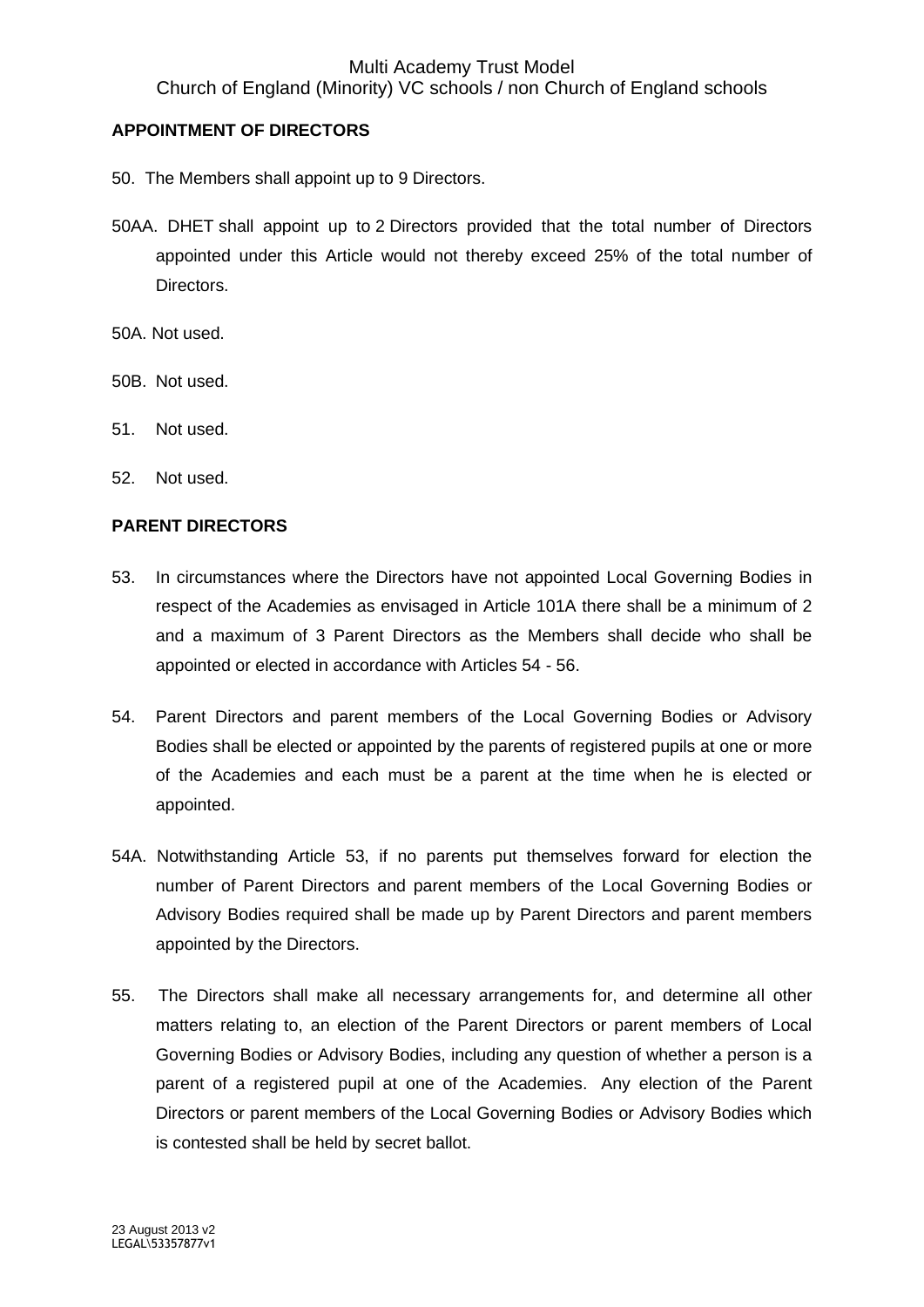Church of England (Minority) VC schools / non Church of England schools

56. In appointing a Parent Director or parent member of a Local Governing Body or Advisory Body the Directors shall appoint a person who is the parent of a registered pupil at an Academy; or where it is not reasonably practical to do so, a person who is the parent of a child of compulsory school age.

## **CHIEF EXECUTIVE OFFICER**

57. Provided the Chief Executive Officer agrees to act, the Members may by ordinary resolution appoint the Chief Executive Officer as a Director.

## **CO-OPTED DIRECTORS**

- 58. The Directors appointed under Article 50 and 50AA acting jointly and with the consent of DHET may appoint up to 2 Co-opted Directors for such term (not exceeding four years) and otherwise upon such conditions as they shall think fit. A 'Co-opted Director' means a person who is appointed to be a Director by being Co-opted by Directors who have not themselves been so appointed. The Directors may not co-opt an employee of the Company as a Co-opted Director if thereby the number of Directors who are employees of the Company would exceed one third of the total number of Directors including the Chief Executive Officer.
- 59 63. Not used.

## **TERM OF OFFICE**

64. The term of office for any Director (other than Co-opted Directors under Article 58) shall be four years save that this time limit shall not apply to the Chief Executive Officer. Subject to remaining eligible to be a particular type of Director, any Director may be re-appointed or re-elected.

#### **RESIGNATION AND REMOVAL**

- 65. A Director shall cease to hold office if he resigns his office by notice to the Company (but only if at least three Directors will remain in office when the notice of resignation is to take effect).
- 66. A Director shall cease to hold office if he is removed by the person or persons who appointed him. This Article does not apply in respect of a Parent Director.
- 66A. Co-opted Directors appointed in accordance with Article 58 may be removed by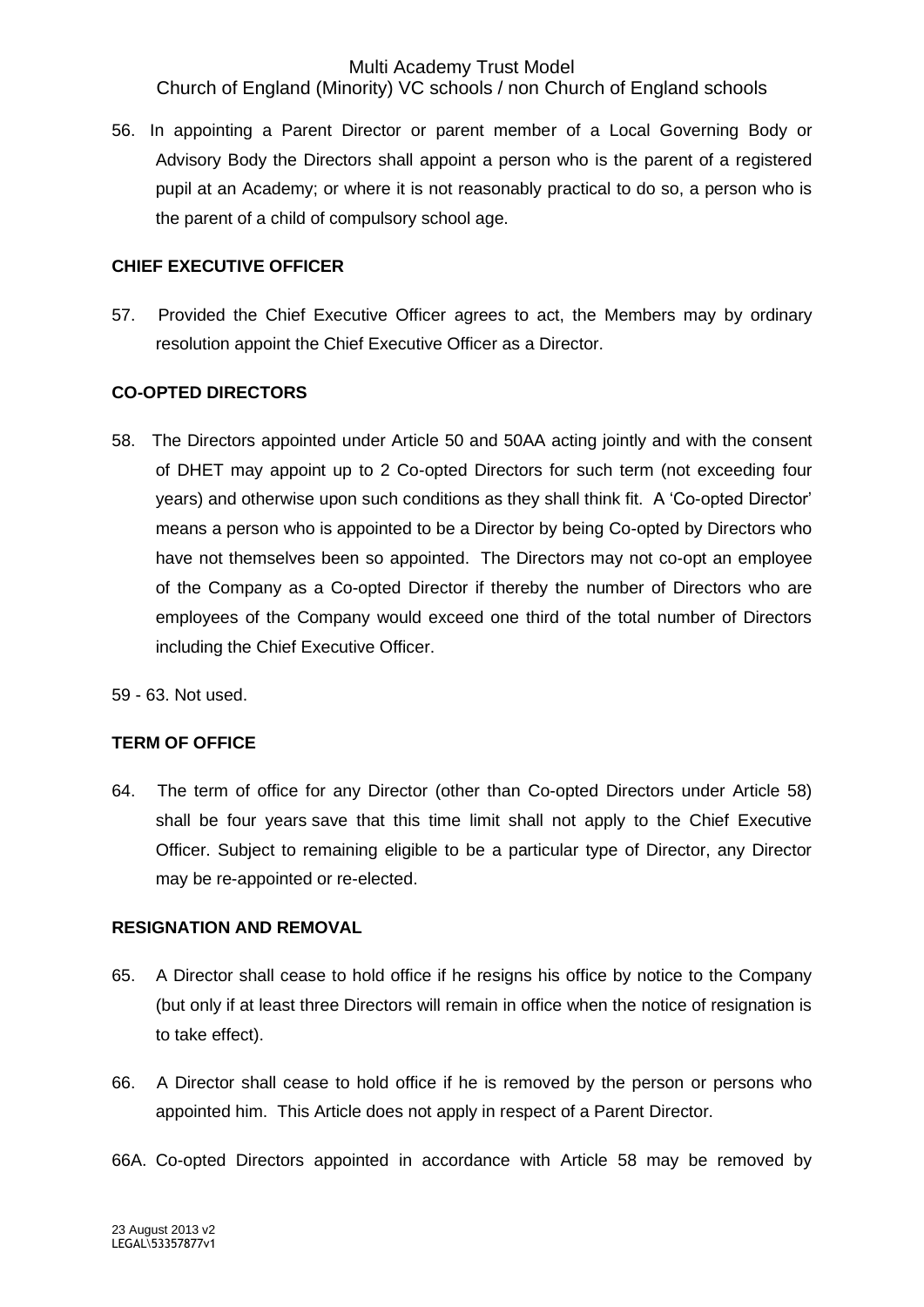Church of England (Minority) VC schools / non Church of England schools

resolution of the Directors provided that no Co-opted Director may vote on the removal of another Co-opted Director.

67. Where a Director resigns his office or is removed from office, the Director or, where he is removed from office, those removing him, shall give written notice thereof to the Clerk.

## **DISQUALIFICATION OF DIRECTORS**

- 68. No person shall be qualified to be a Director unless he is aged 18 or over at the date of his election or appointment. No current pupil or current student of any of the Academies shall be a Director.
- 69. A Director shall cease to hold office if he becomes incapable by reason of illness or injury of managing or administering his own affairs.
- 70. A Director shall cease to hold office if he is absent without the permission of the Directors from all their meetings held within a period of six months and the Directors resolve that his office be vacated.
- 71. A person shall be disqualified from holding or continuing to hold office as a Director if:
	- (a) his estate has been sequestrated and the sequestration has not been discharged, annulled or reduced; or
	- (b) he is the subject of a bankruptcy restrictions order or an interim order.
- 72. A person shall be disqualified from holding or continuing to hold office as a Director at any time when he is subject to a disqualification order or a disqualification undertaking under the Company Directors Disqualification Act 1986 or to an order made under section 429(2)(b) of the Insolvency Act 1986 (failure to pay under county court administration order).
- 73. A Director shall cease to hold office if he ceases to be a Director by virtue of any provision in the Companies Act 2006 or is disqualified from acting as a trustee by virtue of section 178 of the Charities Act 2011 (or any statutory re-enactment or modification of that provision).
- 74. A person shall be disqualified from holding or continuing to hold office as a Director if he has been removed from the office of charity trustee or trustee for a charity by an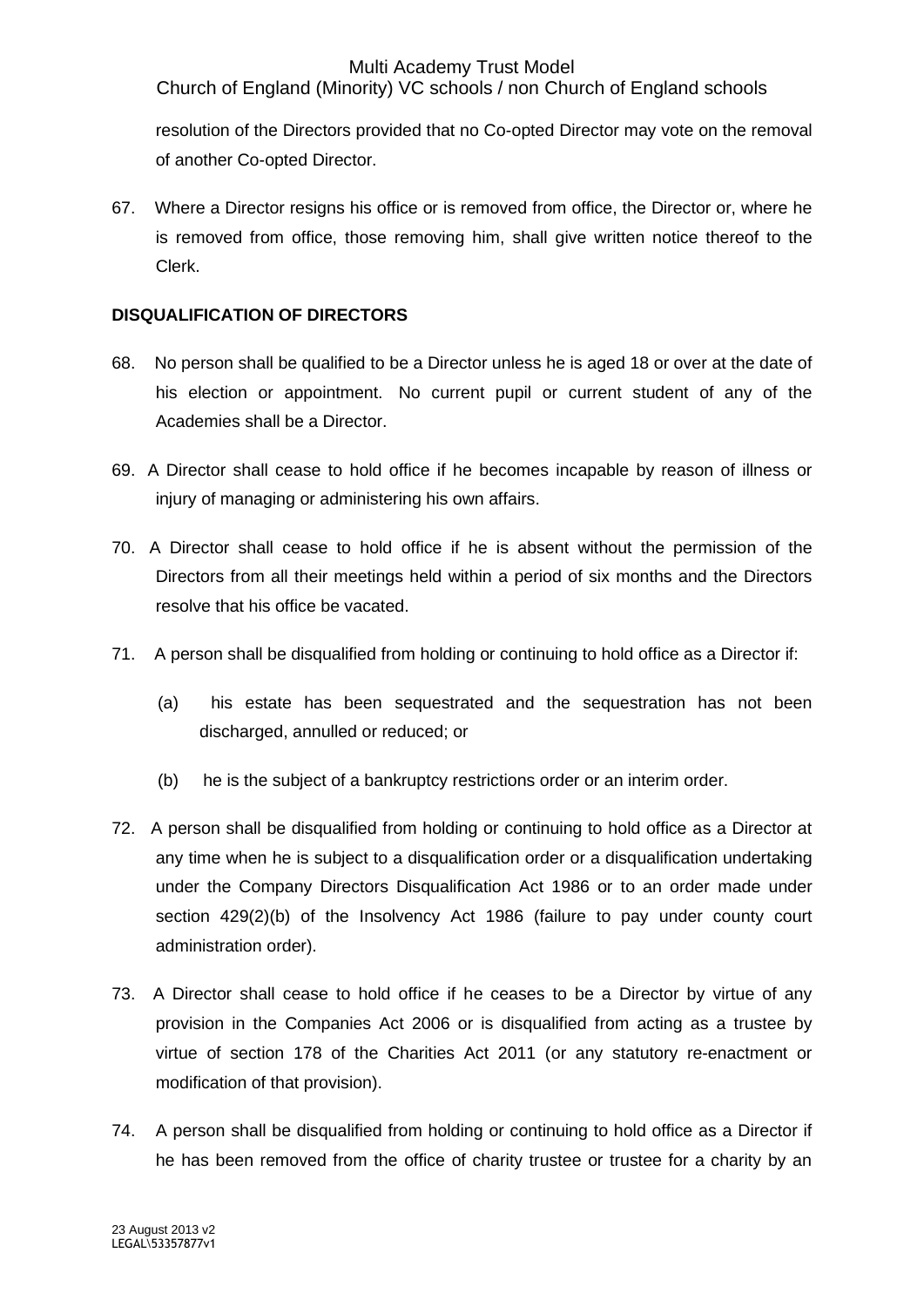Church of England (Minority) VC schools / non Church of England schools

order made by the Charity Commission or the High Court on the grounds of any misconduct or mismanagement in the administration of the charity for which he was responsible or to which he was privy, or which he by his conduct contributed to or facilitated.

- 75. Not used.
- 76 Not used.
- 77. A person shall be disqualified from holding or continuing to hold office as a Director where he has, at any time, been convicted of any criminal offence, excluding any that have been spent under the Rehabilitation of Offenders Act 1974 as amended, and excluding any offence for which the maximum sentence is a fine or a lesser sentence except where a person has been convicted of any offence which falls under section 178 of the Charities Act 2011.
- 78. After the first Academy has opened, a person shall be disqualified from holding or continuing to hold office as a Director if he has not provided to the chairman of the Directors a criminal records certificate at an enhanced disclosure level under section 113B of the Police Act 1997. In the event that the certificate discloses any information which would in the opinion of either the chairman or the Chief Executive Officer confirm their unsuitability to work with children that person shall be disqualified. If a dispute arises as to whether a person shall be disqualified, a referral shall be made to the Secretary of State to determine the matter. The determination of the Secretary of State shall be final.
- 79. Where, by virtue of these Articles a person becomes disqualified from holding, or continuing to hold office as a Director; and he is, or is proposed, to become such a Director, he shall upon becoming so disqualified give written notice of that fact to the Clerk.
- 80. Articles 68 to 74, Articles 77 to 79 and Articles 97 to 98 also apply to any member of any committee of the Directors, including a Local Governing Body, who is not a Director.

## **CLERK TO THE DIRECTORS**

81. The Clerk shall be appointed by the Directors for such term, at such remuneration and upon such conditions as they may think fit; and any Clerk so appointed may be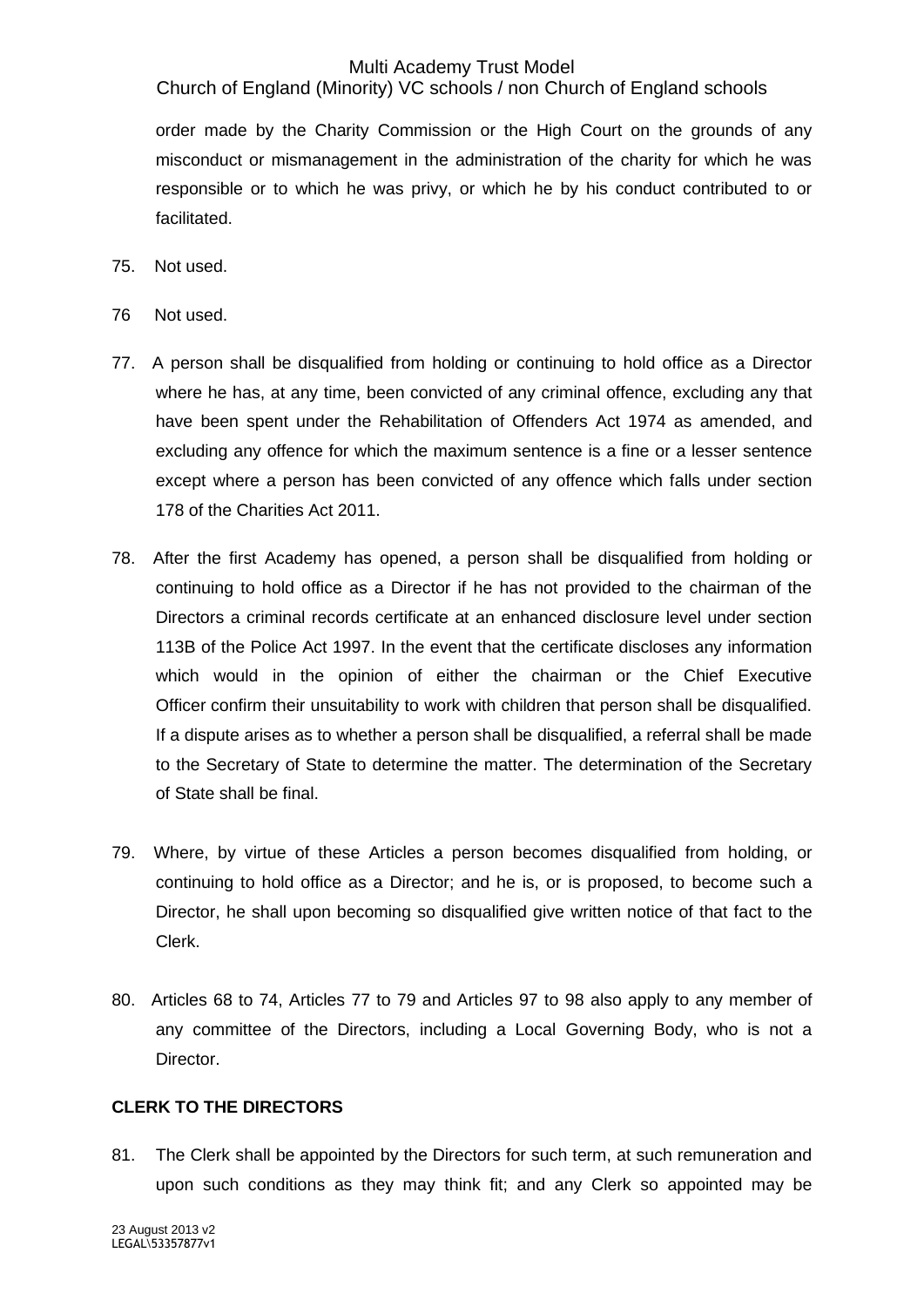Church of England (Minority) VC schools / non Church of England schools

removed by them. The Clerk shall not be a Director, or a Principal. Notwithstanding this Article, the Directors may, where the Clerk fails to attend a meeting of theirs, appoint any one of their number or any other person to act as Clerk for the purposes of that meeting.

## **CHAIRMAN AND VICE-CHAIRMAN OF THE DIRECTORS**

- 82. The Directors shall for each school year elect a chairman and a vice-chairman from among their number. A Director who is employed by the Company shall not be eligible for election as chairman or vice-chairman.
- 83. Subject to Article 84, the chairman or vice-chairman shall hold office as such until his successor has been elected in accordance with Article 85.
- 84. The chairman or vice-chairman may at any time resign his office by giving notice in writing to the Clerk. The chairman or vice-chairman shall cease to hold office if:
	- (a) he ceases to be a Director;
	- (b) he is employed by the Company;
	- (c) he is removed from office in accordance with these Articles; or
	- (d) in the case of the vice-chairman, he is elected in accordance with these Articles to fill a vacancy in the office of chairman.
- 85. Where by reason of any of the matters referred to in Article 84, a vacancy arises in the office of chairman or vice-chairman, the Directors shall at their next meeting elect one of their number to fill that vacancy.
- 86. Where the chairman is absent from any meeting or there is at the time a vacancy in the office of the chairman, the vice-chairman shall act as the chair for the purposes of the meeting.
- 87. Where in the circumstances referred to in Article 86 the vice-chairman is also absent from the meeting or there is at the time a vacancy in the office of vice-chairman, the Directors shall elect one of their number to act as a chairman for the purposes of that meeting, provided that the Director elected shall not be a person who is employed by the Company.
- 88. The Clerk shall act as chairman during that part of any meeting at which the chairman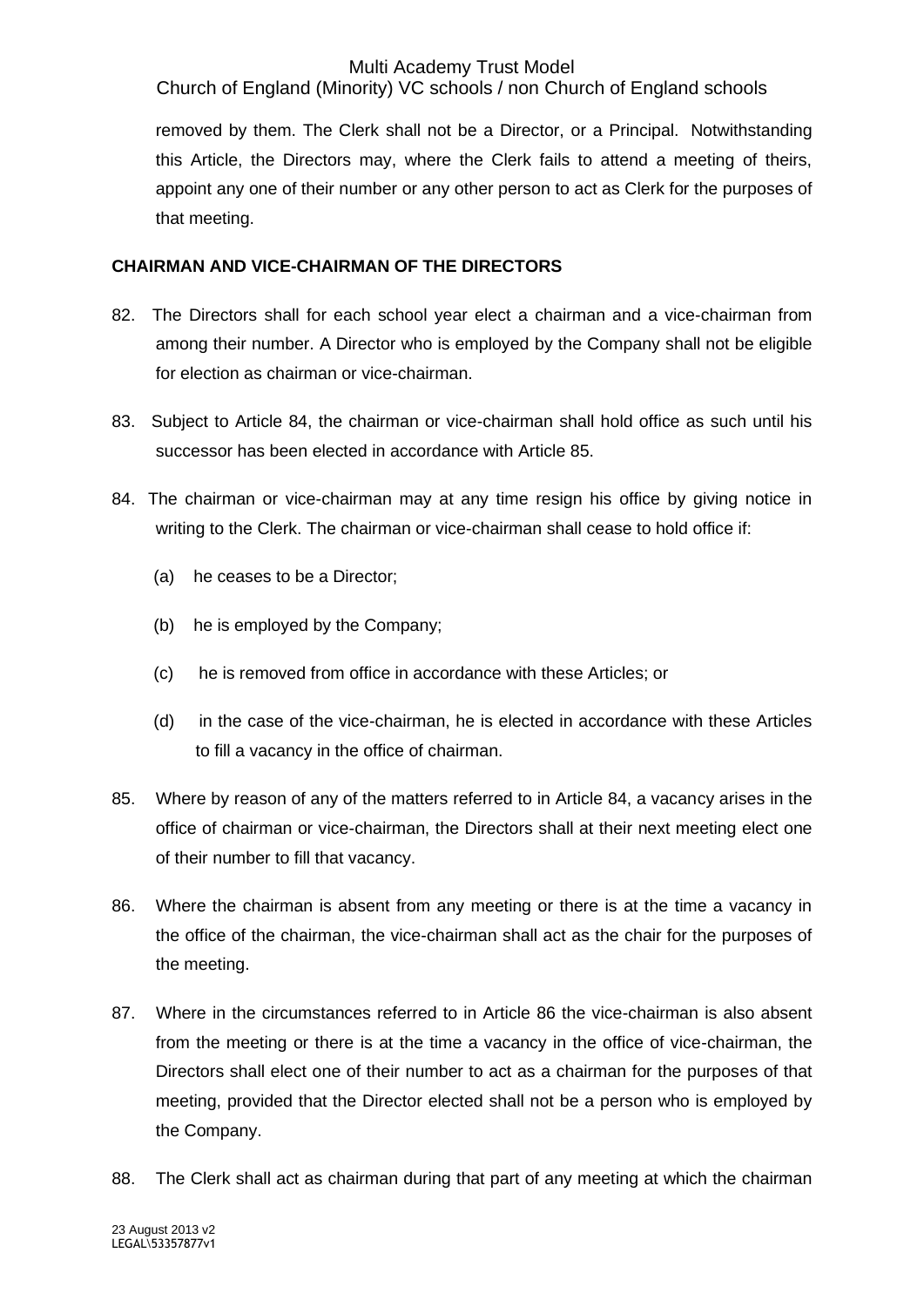Church of England (Minority) VC schools / non Church of England schools

is elected.

- 89. Any election of the chairman or vice-chairman which is contested shall be held by secret ballot.
- 90. The Directors may remove the chairman or vice-chairman from office in accordance with these Articles.
- 91. A resolution to remove the chairman or vice-chairman from office which is passed at a meeting of the Directors shall not have effect unless-
	- (i) it is confirmed by a resolution passed at a second meeting of the Directors held not less than fourteen days after the first meeting; and
	- (ii) the matter of the chairman's or vice-chairman's removal from office is specified as an item of business on the agenda for each of those meetings.
- 92. Before the Directors resolve at the relevant meeting on whether to confirm the resolution to remove the chairman or vice-chairman from office, the Director or Directors proposing his removal shall at that meeting state their reasons for doing so and the chairman or vice-chairman shall be given an opportunity to make a statement in response.

## **POWERS OF DIRECTORS**

- 93. Subject to provisions of the Companies Act 2006, the Articles and to any directions given by special resolution, the business of the Company shall be managed by the Directors who may exercise all the powers of the Company. No alteration of the Articles and no such direction shall invalidate any prior act of the Directors which would have been valid if that alteration had not been made or that direction had not been given. The powers given by this Article shall not be limited by any special power given to the Directors by the Articles and a meeting of Directors at which a quorum is present may exercise all the powers exercisable by the Directors.
- 94. In addition to all powers hereby expressly conferred upon them and without detracting from the generality of their powers under the Articles the Directors shall have the following powers, namely:
	- (a) to expend the funds of the Company in such manner as they shall consider most beneficial for the achievement of the Objects and to invest in the name of the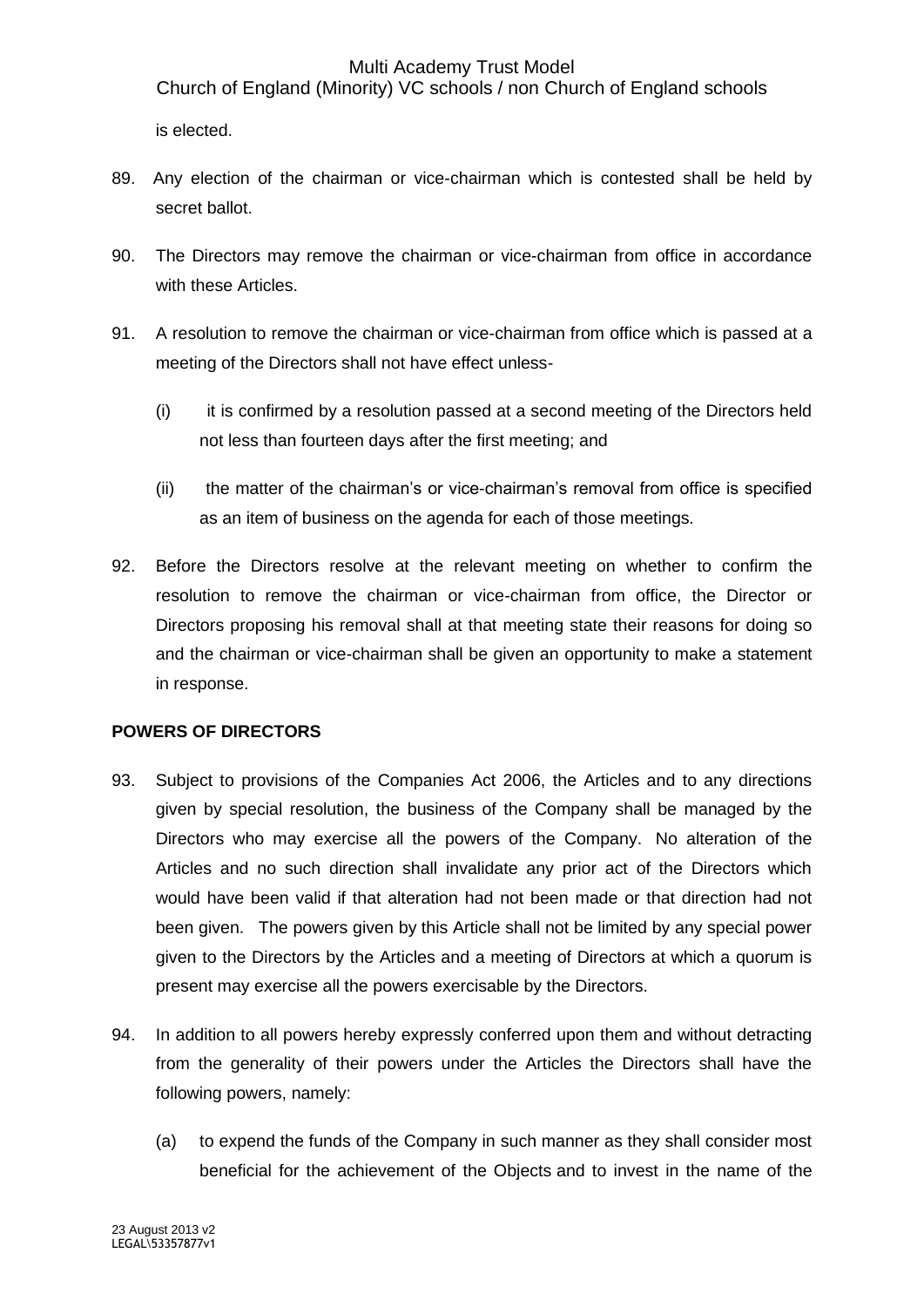Church of England (Minority) VC schools / non Church of England schools

Company such part of the funds as they may see fit and to direct the sale or transposition of any such investments and to expend the proceeds of any such sale in furtherance of the Objects;

- (b) to enter into contracts on behalf of the Company.
- 95. In the exercise of their powers and functions, the Directors may consider any advice given by the Chief Executive Officer and any other executive officer.
- 96. Any bank account in which any money of the Company is deposited shall be operated by the Directors in the name of the Company. All cheques and orders for the payment of money from such an account shall be signed by at least two signatories authorised by the Directors.

## **CONFLICTS OF INTEREST**

- 97. Any Director who has or can have any direct or indirect duty or personal interest (including but not limited to any Personal Financial Interest) which conflicts or may conflict with his duties as a Director shall disclose that fact to the Directors as soon as he becomes aware of it. A Director must absent himself from any discussions of the Directors in which it is possible that a conflict will arise between his duty to act solely in the interests of the Company and any duty or personal interest (including but not limited to any Personal Financial Interest).
- 98. For the purpose of Article 97, a Director has a Personal Financial Interest in the employment or remuneration of, or the provision of any other benefit to, that Director as permitted by and as defined by Articles 6.5 - 6.9.

## **THE MINUTES**

- 99. The minutes of the proceedings of a meeting of the Directors shall be drawn up and entered into a book kept for the purpose by the person acting as Clerk for the purposes of the meeting; and shall be signed (subject to the approval of the Directors) at the same or next subsequent meeting by the person acting as chairman thereof. The minutes shall include a record of:
	- (a) all appointments of officers made by the Directors; and
	- (b) all proceedings at meetings of the Company and of the Directors and of committees of Directors including the names of the Directors present at each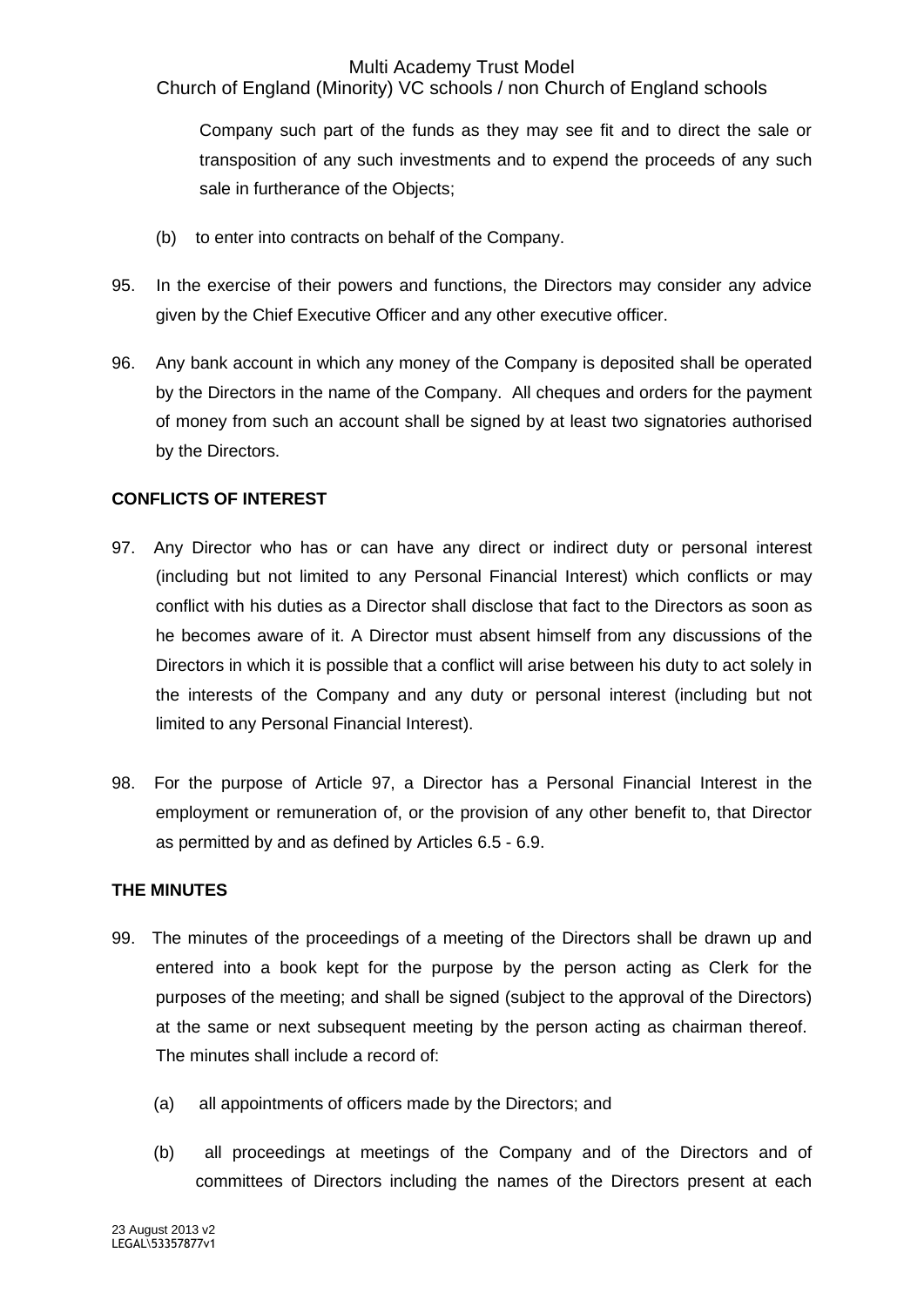such meeting.

## **COMMITTEES**

- 100. Subject to these Articles, the Directors:
	- (a) may appoint separate committees to be known as Local Governing Bodies for each Academy; and
	- (b) may establish any other committee.
- 101. Subject to these Articles, the constitution, membership and proceedings of any committee shall be determined by the Directors. The establishment, terms of reference, constitution and membership of any committee of the Directors shall be reviewed at least once in every twelve months. The membership of any committee of the Directors may include persons who are not Directors, provided that (with the exception of the Local Governing Bodies) a majority of members of any such committee shall be Directors. Except in the case of a Local Governing Body, no vote on any matter shall be taken at a meeting of a committee of the Directors unless the majority of members of the committee present are Directors.
- 101A. The Directors shall ensure that any Local Governing Body shall include at least 2 elected representatives of the parents of pupils attending the relevant Academy.
- 101B. The Directors shall ensure that any Local Governing Body constituted in respect of any Academy falling under Article 4(a)(ii) shall have 25% of its members appointed by DHET and that all its members shall sign an undertaking to DHET to uphold the designated religious character of the said Academy.
- 102. The power of delegation exercised under Article 105 in relation to the establishment of a Local Governing Body for an Academy shall be by way of Scheme of Delegation.
- 103. Not used.
- 104. The functions and proceedings of the Local Governing Bodies shall be subject to regulations made by the Directors from time to time.

## **DELEGATION**

105. Subject to these Articles, the Directors may delegate to any Director, committee (including any Local Governing Body), the Chief Executive Officer or any other holder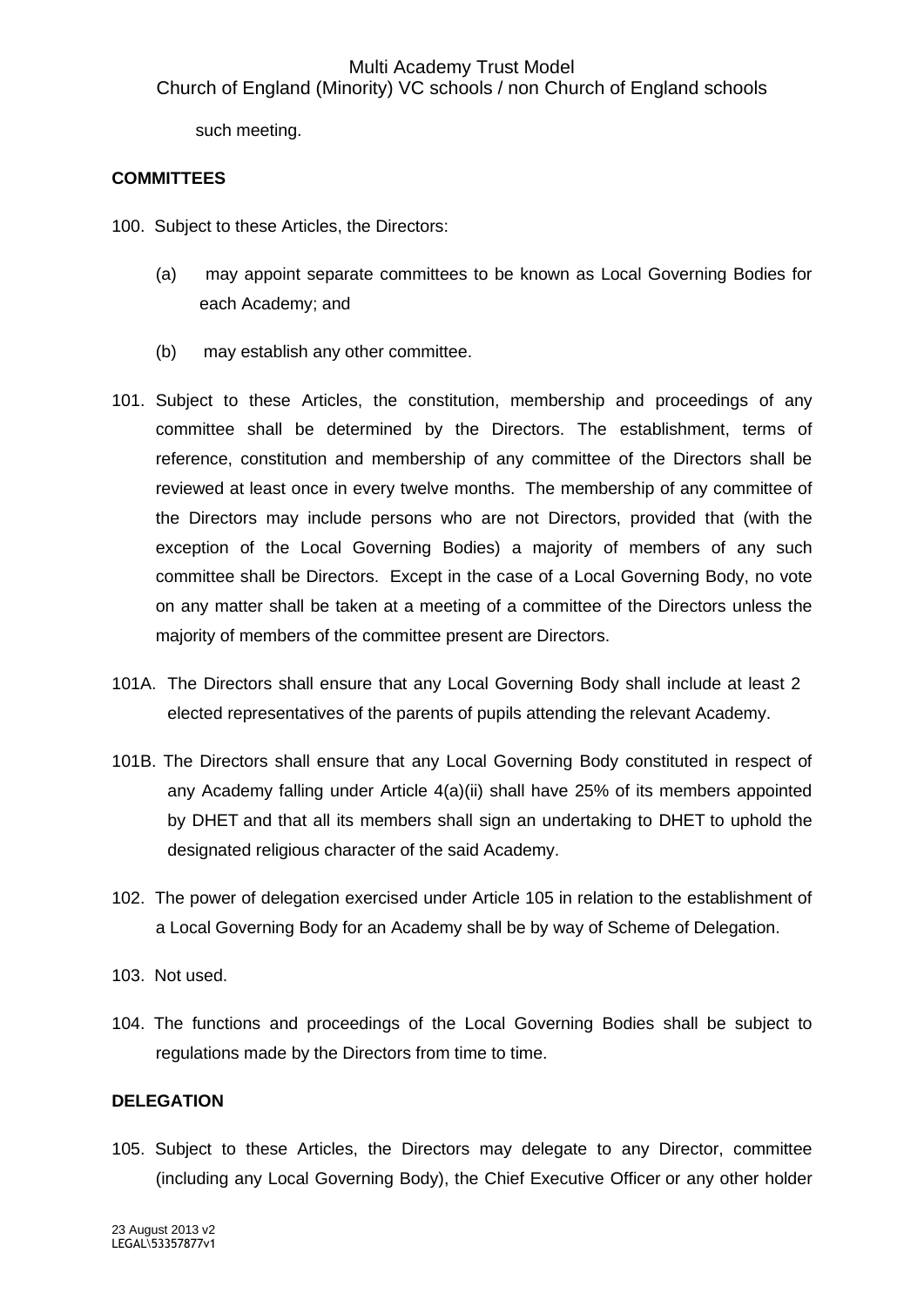Church of England (Minority) VC schools / non Church of England schools

of an executive office, such of their powers or functions as they consider desirable to be exercised by them. Any such delegation shall be made subject to any conditions the Directors may impose, and may be revoked or altered.

106. Where any power or function of the Directors has been exercised by any committee (including any Local Governing Body), under a Scheme of Delegation or otherwise, to any Director , the Chief Executive Officer or to any other holder of an executive office, that person or committee shall report to the Directors in respect of any action taken or decision made with respect to the exercise of that power or function at the meeting of the Directors immediately following the taking of the action or the making of the decision.

## **CHIEF EXECUTIVE OFFICER, PRINCIPALS AND STAFF**

- 107. The Directors shall appoint the Chief Executive Officer. In relation to such appointment, the Directors shall consult the Diocesan Director of Education and shall have regard to the Objects and may appoint a Chief Executive Officer having regard to that person's ability and fitness to uphold the Objects.
- 107A.The Directors shall appoint the Principal of each Academy. In respect of the appointment of the Principal at each of those Academies falling under Article 4(a)(ii), the Directors shall do so only with the agreement of the Diocesan Director of Education and shall make use of any relevant powers under section 124AA of the School Standards and Framework Act 1998 or under the Relevant Funding Agreement in respect of those Academies.
- 107B. In respect of each of those Academies falling under Article 4(a)(ii) the Directors shall determine at the time of the appointment of each Principal whether that Principal is to be a Reserved Teacher.
- 107C . The Directors may delegate such powers and functions as they consider are required by the Chief Executive Officer and Principals for the internal organisation, management and control of the Academies (including the implementation of all policies approved by the Directors and for the direction of the teaching and curriculum at the Academies).
- 107D. In appointing staff other than the Principal to those Academies falling under Article 4(a)(ii) the Directors will have regard where relevant to the powers provided to them under the Relevant Funding Agreement in respect of each Academy (being powers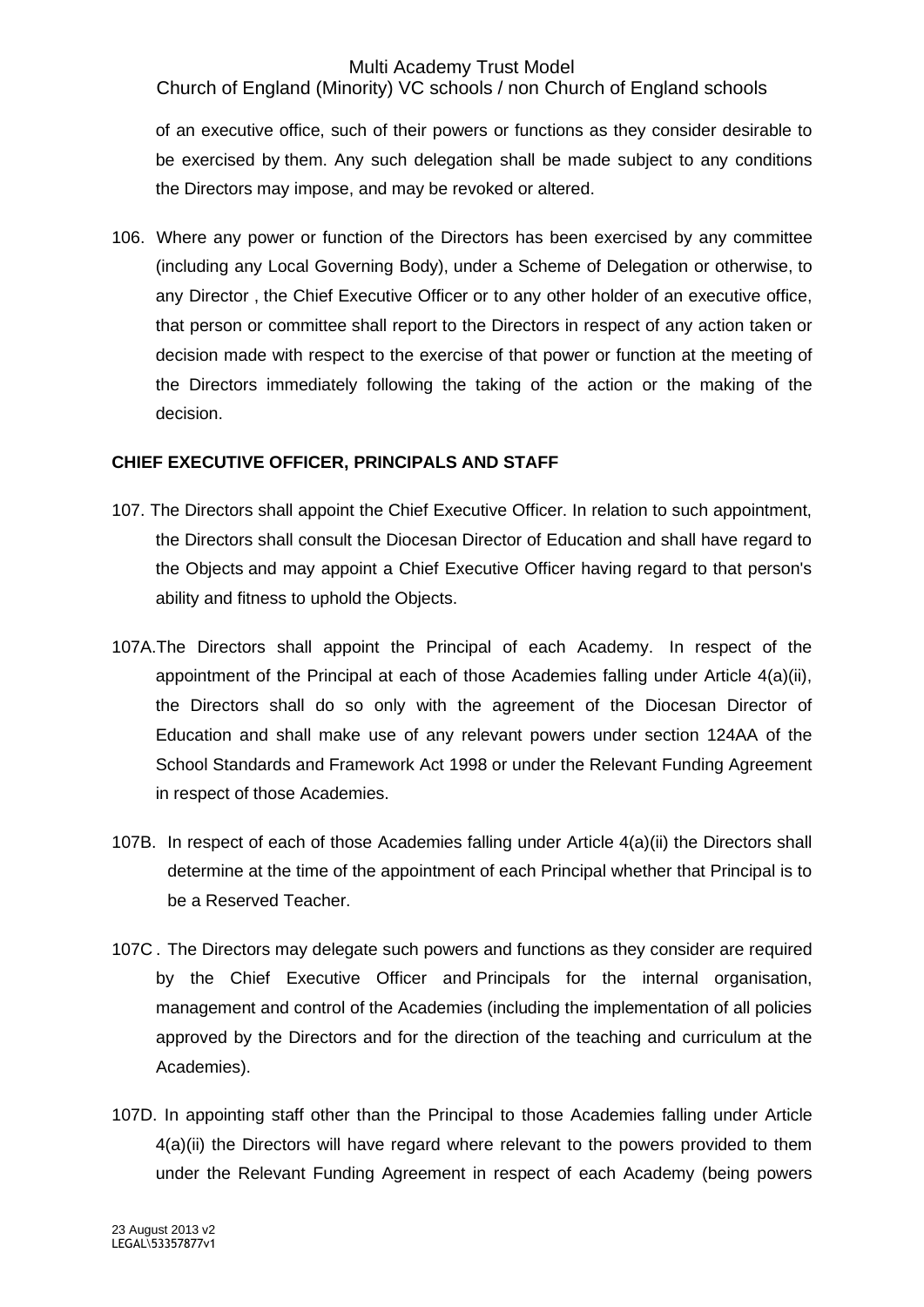Church of England (Minority) VC schools / non Church of England schools

equivalent to the powers of governing bodies of Voluntary Controlled schools as set out in sections 58 to 60 of the Schools Standard and Framework Act):

- (a) so as to ensure that at least two Reserved Teachers (although the Principal may be one of the two) are appointed in each of those Academies falling under Article 4(a)(ii); and
- (b) having regard to their entitlement under the Relevant Funding Agreement to appoint up to one fifth of teaching staff as Reserved Teachers in each of those Academies falling under Article 4(a)(ii).

## **MEETINGS OF THE DIRECTORS**

- 108. Subject to these Articles, the Directors may regulate their proceedings as they think fit.
- 109. The Directors shall hold at least three meetings in every school year. Meetings of the Directors shall be convened by the Clerk. In exercising his functions under this Article the Clerk shall comply with any direction:
	- (a) given by the Directors; or
	- (b) given by the chairman of the Directors or, in his absence or where there is a vacancy in the office of chairman, the vice-chairman of the Directors, so far as such direction is not inconsistent with any direction given as mentioned in (a).
- 110. Any three Directors may, by notice in writing given to the Clerk, requisition a meeting of the Directors; and it shall be the duty of the Clerk to convene such a meeting as soon as is reasonably practicable.
- 111. Each Director shall be given at least seven clear days before the date of a meeting:
	- (i) notice in writing thereof, signed by the Clerk, and sent to each Director at the address provided by each Director from time to time; and
	- (ii) a copy of the agenda for the meeting,

provided that where the chairman or, in his absence or where there is a vacancy in the office of chairman, the vice-chairman, so determines on the ground that there are matters demanding urgent consideration, it shall be sufficient if the written notice of a meeting, and the copy of the agenda thereof are given within such shorter period as he directs.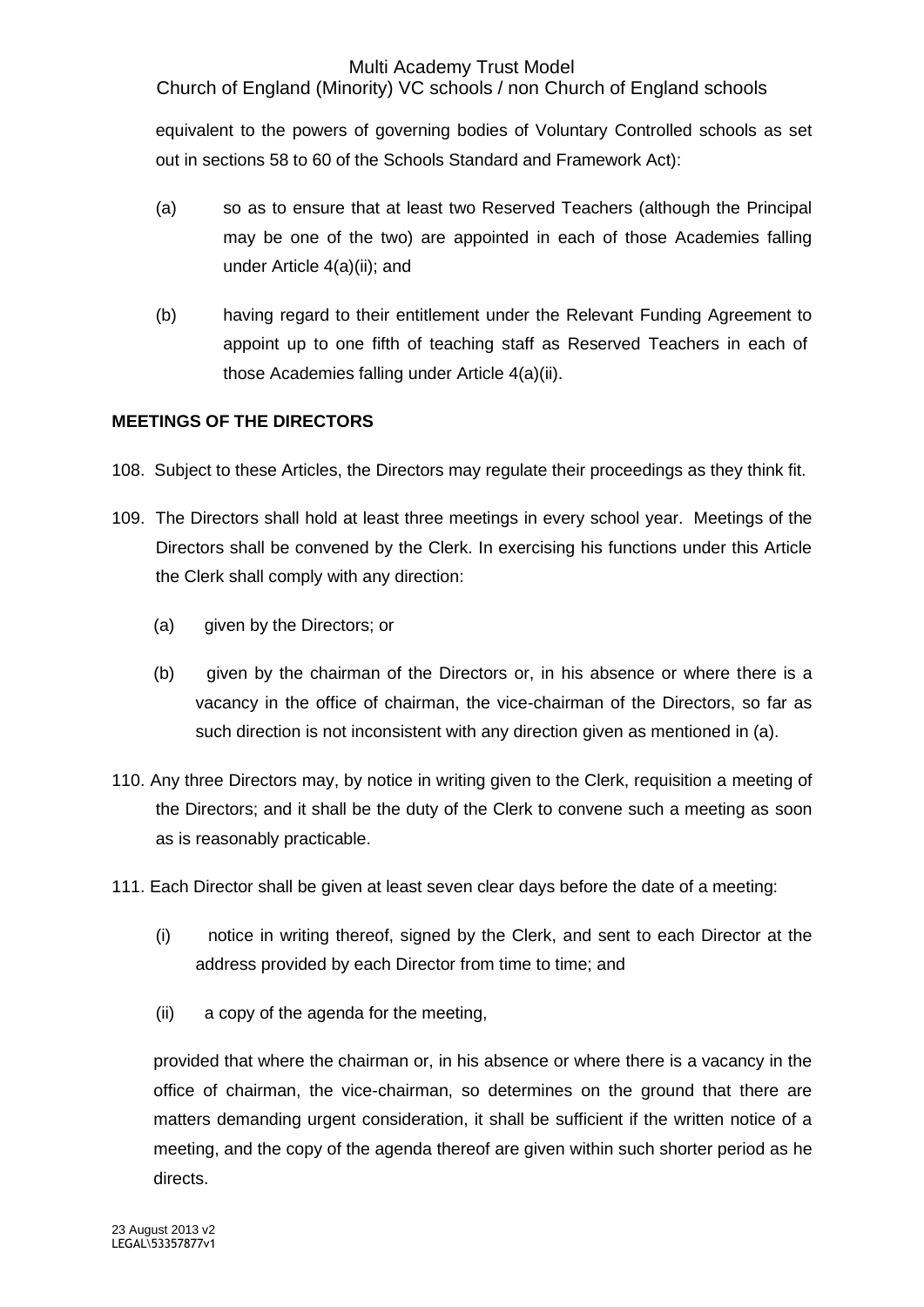Church of England (Minority) VC schools / non Church of England schools

- 112. The convening of a meeting and the proceedings conducted thereat shall not be invalidated by reason of any individual not having received written notice of the meeting or a copy of the agenda thereof.
- 113. A resolution to rescind or vary a resolution carried at a previous meeting of the Directors shall not be proposed at a meeting of the Directors unless the consideration of the rescission or variation of the previous resolution is a specific item of business on the agenda for that meeting.
- 114. A meeting of the Directors shall be terminated forthwith if:
	- (a) the Directors so resolve; or
	- (b) the number of Directors present ceases to constitute a quorum for a meeting of the Directors in accordance with Article 117, subject to Article 119.
- 115. Where in accordance with Article 114 a meeting is not held or is terminated before all the matters specified as items of business on the agenda for the meeting have been disposed of, a further meeting shall be convened by the Clerk as soon as is reasonably practicable, but in any event within seven days of the date on which the meeting was originally to be held or was so terminated.
- 116. Where the Directors resolve in accordance with Article 114 to adjourn a meeting before all the items of business on the agenda have been disposed of, the Directors shall before doing so determine the time and date at which a further meeting is to be held for the purposes of completing the consideration of those items, and they shall direct the Clerk to convene a meeting accordingly.
- 117. Subject to Article 119 the quorum for a meeting of the Directors, and any vote on any matter thereat, shall be any three Directors, or, where greater, any one third (rounded up to a whole number) of the total number of Directors holding office at the date of the meeting.
- 118. The Directors may act notwithstanding any vacancies in their number, but, if the numbers of Directors is less than the number fixed as the quorum, the continuing Directors may act only for the purpose of filling vacancies or of calling a general meeting.
- 119. The quorum for the purposes of: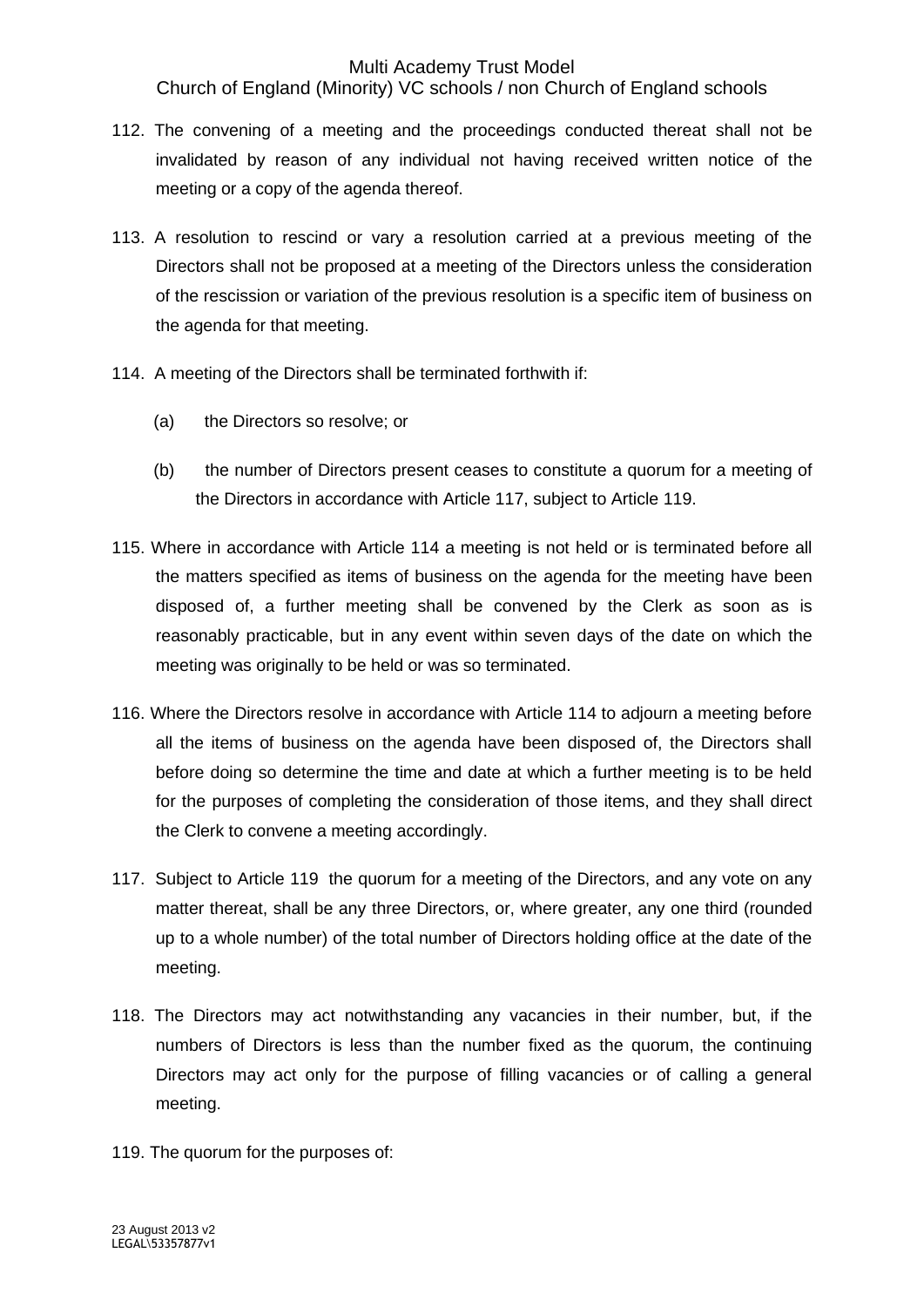Church of England (Minority) VC schools / non Church of England schools

- (i) appointing a Parent Director under Article 56;
- (ii) any vote on the removal of a Director in accordance with Article 66; and
- (iii) any vote on the removal of the chairman of the Directors in accordance with Article 90,

shall be any two-thirds (rounded up to a whole number) of the persons who are at the time Directors entitled to vote on those respective matters.

- 120. Subject to these Articles, every question to be decided at a meeting of the Directors shall be determined by a majority of the votes of the Directors present and voting on the question. Every Director shall have one vote.
- 121. Subject to Articles 117 119, where there is an equal division of votes, the chairman of the meeting shall have a casting vote in addition to any other vote he may have.
- 122. The proceedings of the Directors shall not be invalidated by
	- (a) any vacancy among their number; or
	- (b) any defect in the election, appointment or nomination of any Director.
- 123. A resolution in writing, signed by all the Directors entitled to receive notice of a meeting of Directors or of a committee of Directors, shall be valid and effective as if it had been passed at a meeting of Directors or (as the case may be) a committee of Directors duly convened and held. Such a resolution may consist of several documents in the same form, each signed by one or more of the Directors.
- 124. Subject to Article 125, the Directors shall ensure that a copy of:
	- (a) the agenda for every meeting of the Directors;
	- (b) the draft minutes of every such meeting, if they have been approved by the person acting as chairman of that meeting;
	- (c) the signed minutes of every such meeting; and
	- (d) any report, document or other paper considered at any such meeting,

are, as soon as is reasonably practicable, made available at every Academy to persons wishing to inspect them.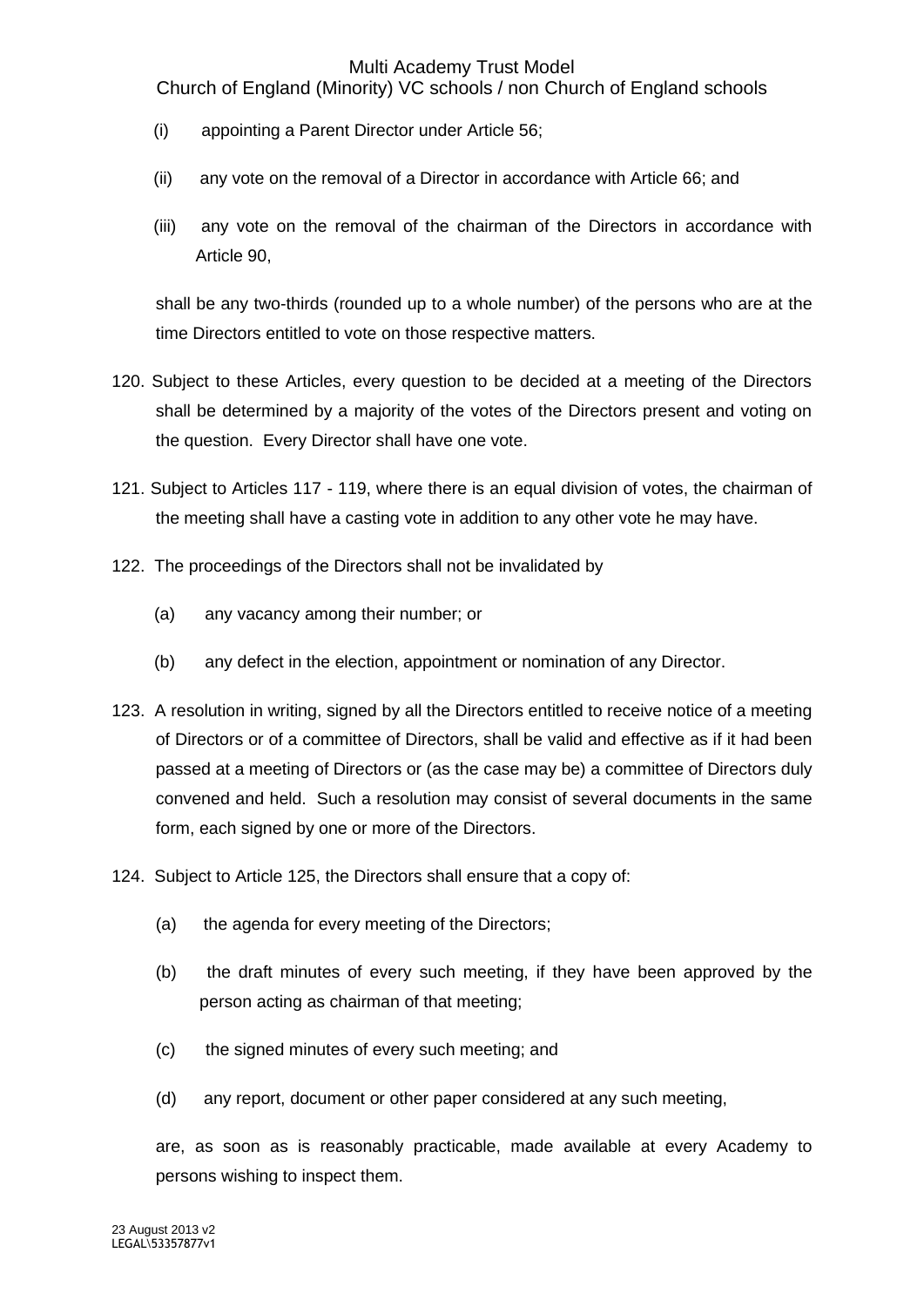Church of England (Minority) VC schools / non Church of England schools

- 125. There may be excluded from any item required to be made available in pursuance of Article 124, any material relating to:
	- (a) a named teacher or other person employed, or proposed to be employed, at any Academy;
	- (b) a named pupil at, or candidate for admission to, any Academy; and
	- (c) any matter which, by reason of its nature, the Directors are satisfied should remain confidential.
- 126. Any Director shall be able to participate in meetings of the Directors by telephone or video conference provided that:
	- (a) he has given notice of his intention to do so detailing the telephone number on which he can be reached and/or appropriate details of the video conference suite from which he shall be taking part at the time of the meeting at least 48 hours before the meeting; and,
	- (b) the Directors have access to the appropriate equipment if after all reasonable efforts it does not prove possible for the person to participate by telephone or video conference the meeting may still proceed with its business provided it is otherwise quorate.

## **PATRONS AND HONORARY OFFICERS**

127. The Directors may from time to time appoint any person whether or not a Member of the Company to be a patron of the Company or to hold any honorary office and may determine for what period he is to hold such office.

## **THE SEAL**

128. The seal, if any, shall only be used by the authority of the Directors or of a committee of Directors authorised by the Directors. The Directors may determine who shall sign any instrument to which the seal is affixed and unless otherwise so determined it shall be signed by a Director and by the Clerk or by a second Director.

## **ACCOUNTS**

129. Accounts shall be prepared in accordance with the relevant Statement of Recommended Practice as if the Company was a non-exempt charity and Parts 15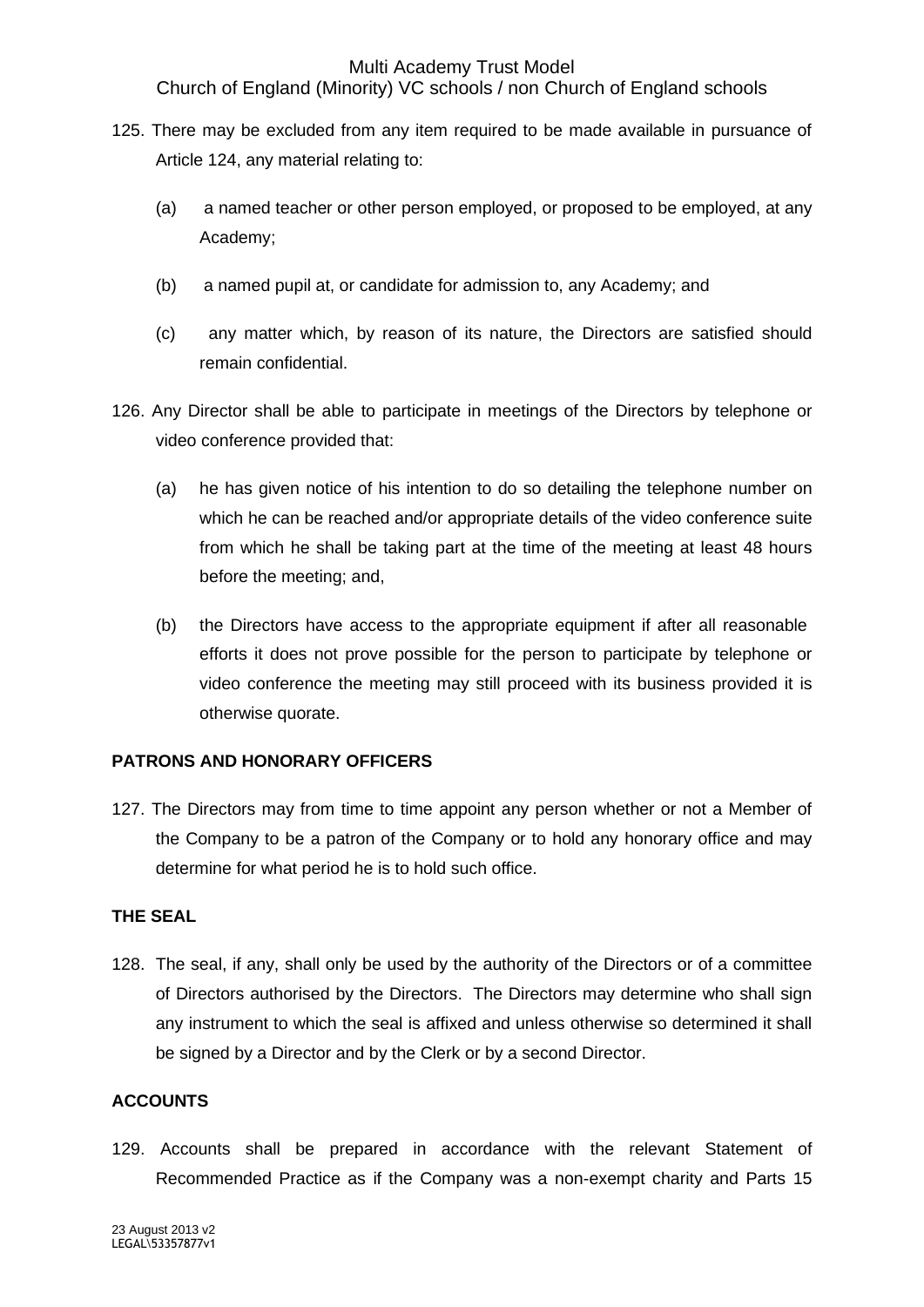Church of England (Minority) VC schools / non Church of England schools

and 16 of the Companies Act 2006 and shall file these with the Secretary of State and the Principal Regulator by 31 December for each Academy Financial Year.

## **ANNUAL REPORT**

130. The Directors shall prepare its Annual Report in accordance with the Statement of Recommended Practice as if the Company was a non-exempt charity and shall file these with the Secretary of State and the Principal Regulator by 31 December each Academy Financial Year.

## **ANNUAL RETURN**

131. The Directors shall comply with their obligations under Part 24 of the Companies Act 2006 (or any statutory re-enactment or modification of that Act) with regard to the preparation of an annual return to the Registrar of Companies and in accordance with the Statement of Recommended Practice as if the Company was a non-exempt charity and to the Secretary of State and the Principal Regulator by 31 December each Academy Financial Year.

## **NOTICES**

- 132. Any notice to be given to or by any person pursuant to these Articles (other than a notice calling a meeting of the directors) shall be in writing or shall be given using electronic communications to an address for the time being notified for that purpose to the person giving the notice. In these Articles, "address" in relation to electronic communications, includes a number or address used for the purposes of such communications.
- 133. A notice may be given by the Company to a Member either personally or by sending it by post in a prepaid envelope addressed to the Member at his registered address or by leaving it at that address or by giving it using electronic communications to an address for the time being notified to the Company by the Member. A Member whose registered address is not within the United Kingdom and who gives to the Company an address within the United Kingdom at which notices may be given to him, or an address to which notices may be sent using electronic communications, shall be entitled to have notices given to him at that address, but otherwise no such Member shall be entitled to receive any notice from the Company.
- 134. A Member present, either in person or by proxy, at any meeting of the Company shall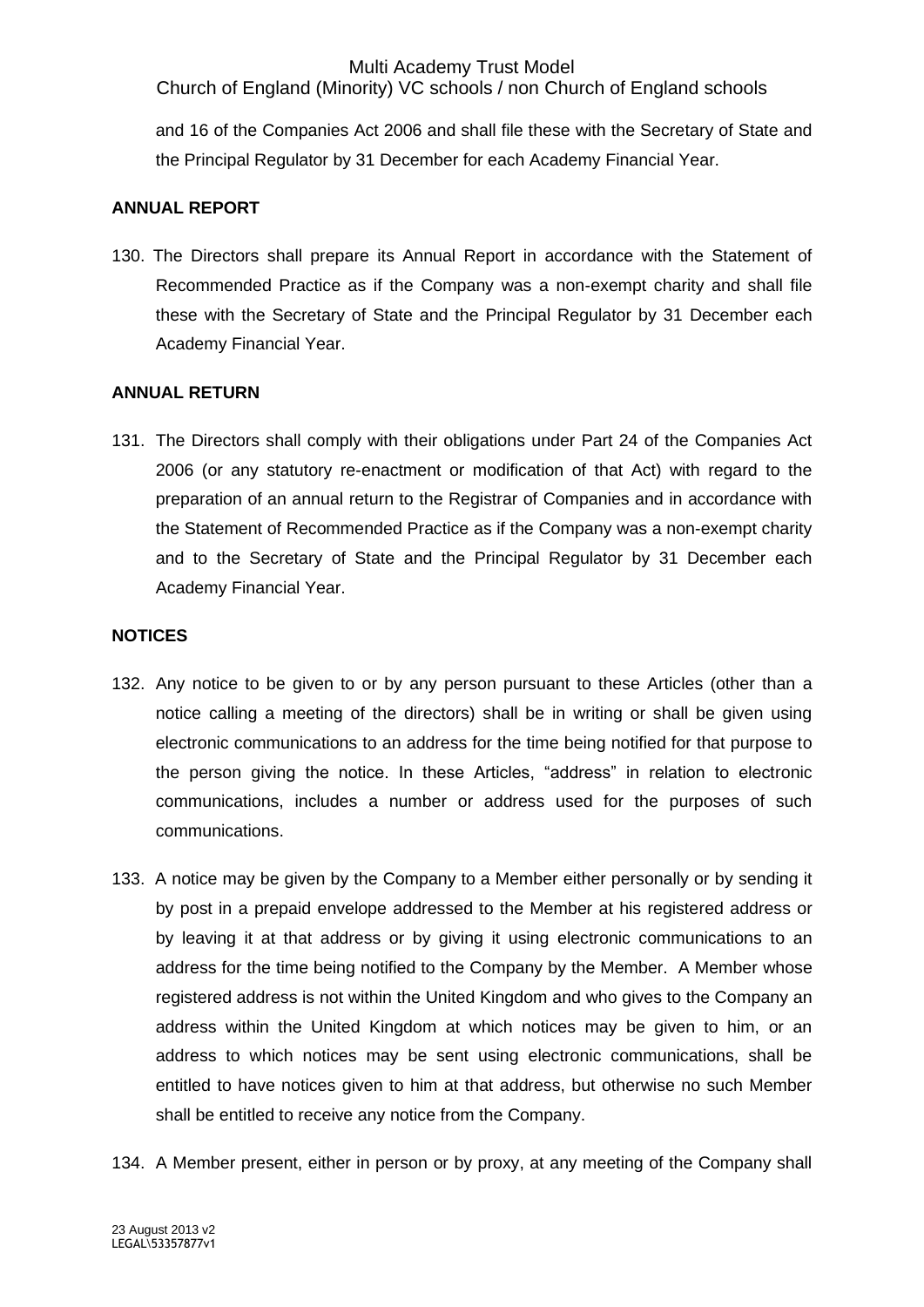Church of England (Minority) VC schools / non Church of England schools

be deemed to have received notice of the meeting and, where necessary, of the purposes for which it was called.

135. Proof that an envelope containing a notice was properly addressed, prepaid and posted shall be conclusive evidence that the notice was given. Proof that a notice contained in an electronic communication was sent in accordance with guidance issued by the Institute of Chartered Secretaries and Administrators shall be conclusive evidence that the notice was given. A notice shall be deemed to be given at the expiration of 48 hours after the envelope containing it was posted or, in the case of a notice contained in an electronic communication, at the expiration of 48 hours after the time it was sent.

#### **INDEMNITY**

136. Subject to the provisions of the Companies Act 2006 and Article 6.3 every Director or other officer or auditor of the Company shall be indemnified out of the assets of the Company against any liability incurred by him in that capacity in defending any proceedings, whether civil or criminal, in which judgment is given in favour or in which he is acquitted or in connection with any application in which relief is granted to him by the court from liability for negligence, default, breach of duty or breach of trust in relation to the affairs of the Company.

#### **RULES**

- 137. The Directors may from time to time make such rules or bye laws as they may deem necessary or expedient or convenient after consultation with DHET for the proper conduct and management of the Company, and in particular but without prejudice to the generality of the foregoing, they may by such rules or bye laws regulate:
	- (a) the setting aside of the whole or any part or parts of the Company's premises at any particular time or times or for any particular purpose or purposes;
	- (b) the procedure at general meetings and meetings of the Directors and committees of the Directors and meetings of the Local Governing Bodies in so far as such procedure is not regulated by the Articles; and
	- (c) generally, all such matters as are commonly the subject matter of Company rules.
- 138. The Company in general meeting shall have power to alter, add or to repeal the rules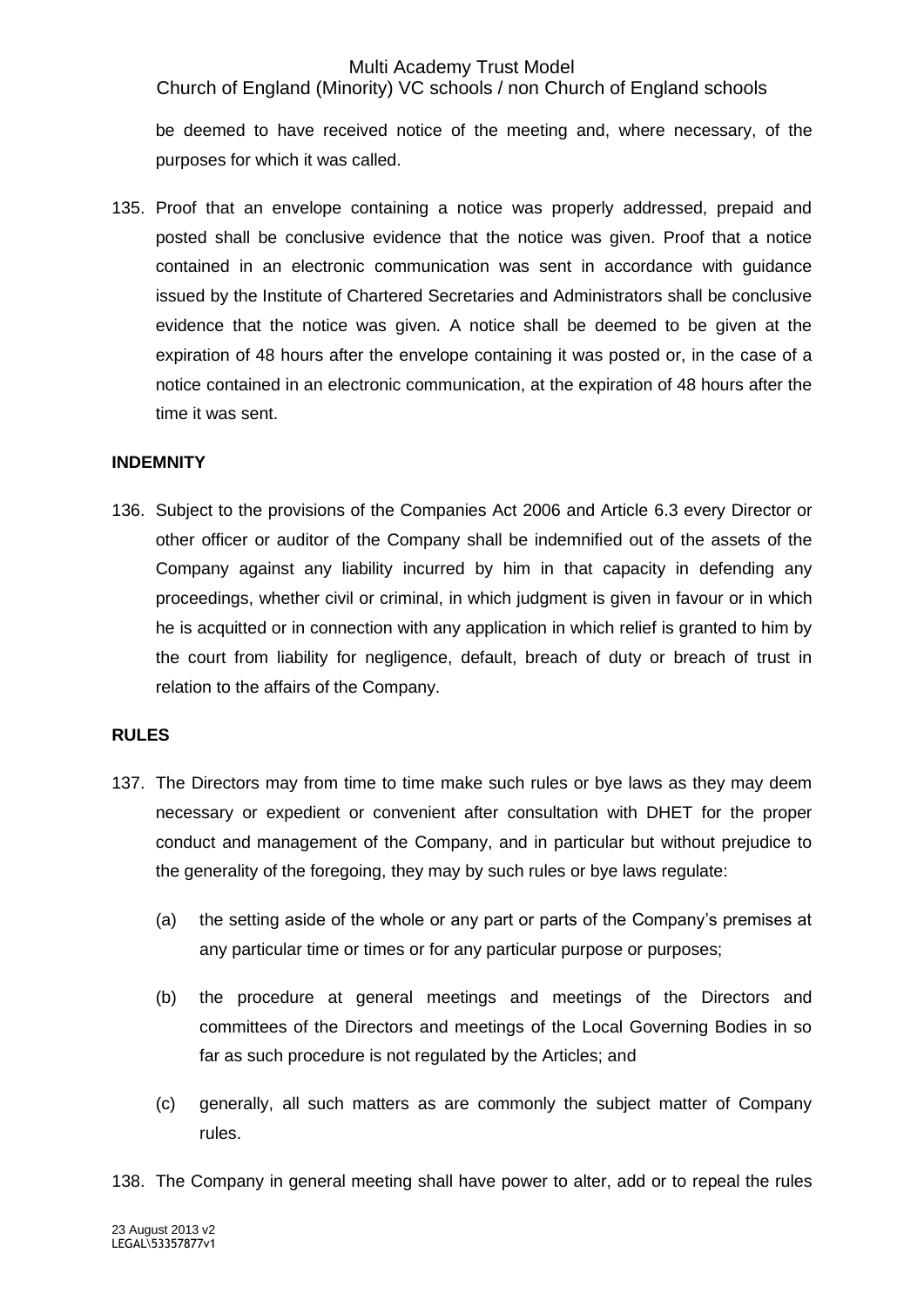Church of England (Minority) VC schools / non Church of England schools

or bye laws but only after consultation with DHET. Provided that no rule or bye law shall be inconsistent with, or shall affect or repeal anything contained in these Articles.

#### **AVOIDING INFLUENCED COMPANY STATUS**

- 139. Notwithstanding the number of Members from time to time, the maximum aggregate number of votes exercisable by Local Authority Associated Persons shall never exceed 19.9% of the total number of votes exercisable by Members in general meeting and the votes of the other Members having a right to vote at the meeting will be increased on a pro-rata basis.
- 140. No person who is a Local Authority Associated Person may be appointed as a Director if, once the appointment had taken effect, the number of Directors who are Local Authority Associated Persons would represent 20% or more of the total number of Directors. Upon any resolution put to the Directors, the maximum aggregate number of votes exercisable by any Directors who are Local Authority Associated Persons shall represent a maximum of 19.9% of the total number of votes cast by the Directors on such a resolution and the votes of the other Directors having a right to vote at the meeting will be increased on a pro-rata basis.
- 141. No person who is a Local Authority Associated Person is eligible to be appointed to the office of Director unless his appointment to such office is authorised by the local authority to which he is associated.
- 142. If at the time of either his becoming a Member of the Company or his first appointment to office as a Director any Member or Director was not a Local Authority Associated Person but later becomes so during his membership or tenure as a Director he shall be deemed to have immediately resigned his membership and/or resigned from his office as a Director as the case may be.
- 143. If at any time the number of Directors or Members who are also Local Authority Associated Persons would (but for Articles 139 - 142 inclusive) represent 20% or more of the total number of Directors or Members (as the case may be) then a sufficient number of the Directors or Members (as the case may be) who are Local Authority Associated Persons shall be deemed to have resigned as Directors or Members (as the case may be) immediately before the occurrence of such an event to ensure that at all times the number of such Directors or Members (as the case may be) is never equal to or greater than 20% of the total number of Directors or Members (as the case may be). Directors or Members (as the case may be) who are Local Authority